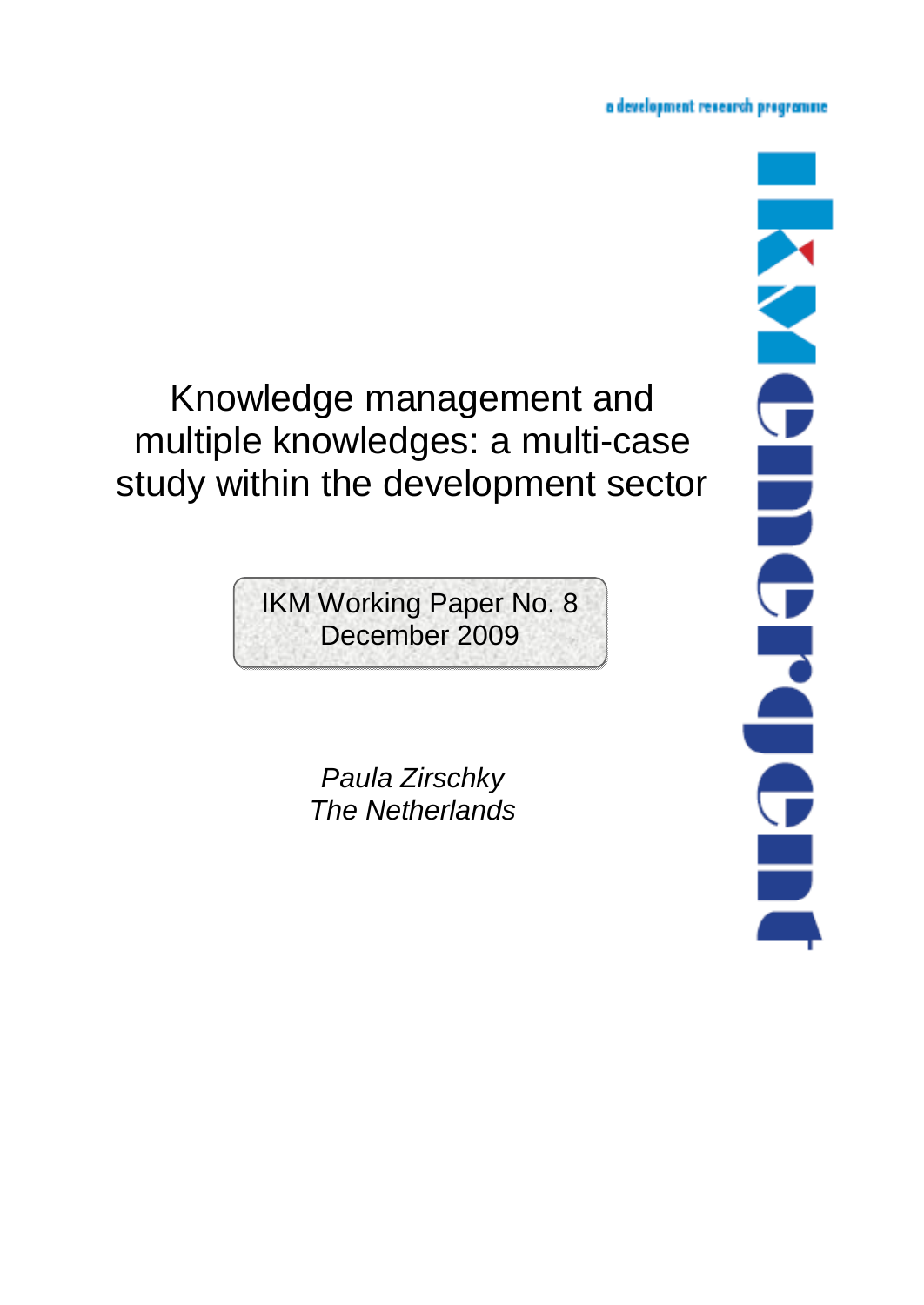# **About IKM Emergent**

In April 2007, a five-year research programme was approved for funding by the Directorate General for International Cooperation (DGIS), part of the Dutch Ministry of Foreign Affairs. The programme, Emergent Issues in Information and Knowledge Management (IKM) and International Development, will be known as the IKM Emergent Research Programme.

The objective of the programme is t*o improve development practice by promoting change in the way the development sector approaches the selection, management and use of knowledge in the formation and implementation of its policies and programmes. It aims to achieve this by:* 

- raising awareness of the importance of knowledge to development work and its contested nature;
- promoting investment in and use of Southern knowledge production of all types and origins;
- creating an environment for innovation, supported by research on existing and emergent practice, for people working in the development sector to raise and discuss means of addressing these issues; and
- finding, creating, testing and documenting ideas for processes and tools which will illustrate the range of issues which affect how knowledge is used in development work and stimulate thought around possible solutions.

## **Colophon**

*IKM Working Papers* comprises a series of publications published by the Information and Knowledge Management (IKM) Research Programme. Some *IKM Working Papers* are written by IKM Programme members, others have been commissioned from leading experts in a given field. The content may not necessarily be the view or position of the IKM Emergent Research Programme.

*IKM Working Papers* are published and distributed primarily in electronic format via the IKM Emergent website at: www.ikmemergent.net. They are published under a Creative Commons Attribution-NonCommercial-ShareAlike 3.0 Licence and may be copied freely for research and educational purposes when cited with due acknowledgment.

## **ISSN: 1998-4340**

Published by: IKM Emergent Research Programme, European Association of Development Research and Training Institutes (EADI), Kaiser Friedrich Straβe 11, 53113 Bonn, Germany. www.eadi.org

Series Editors: Sarah Cummings and Theresa Stanton Cover image: Ad van Helmond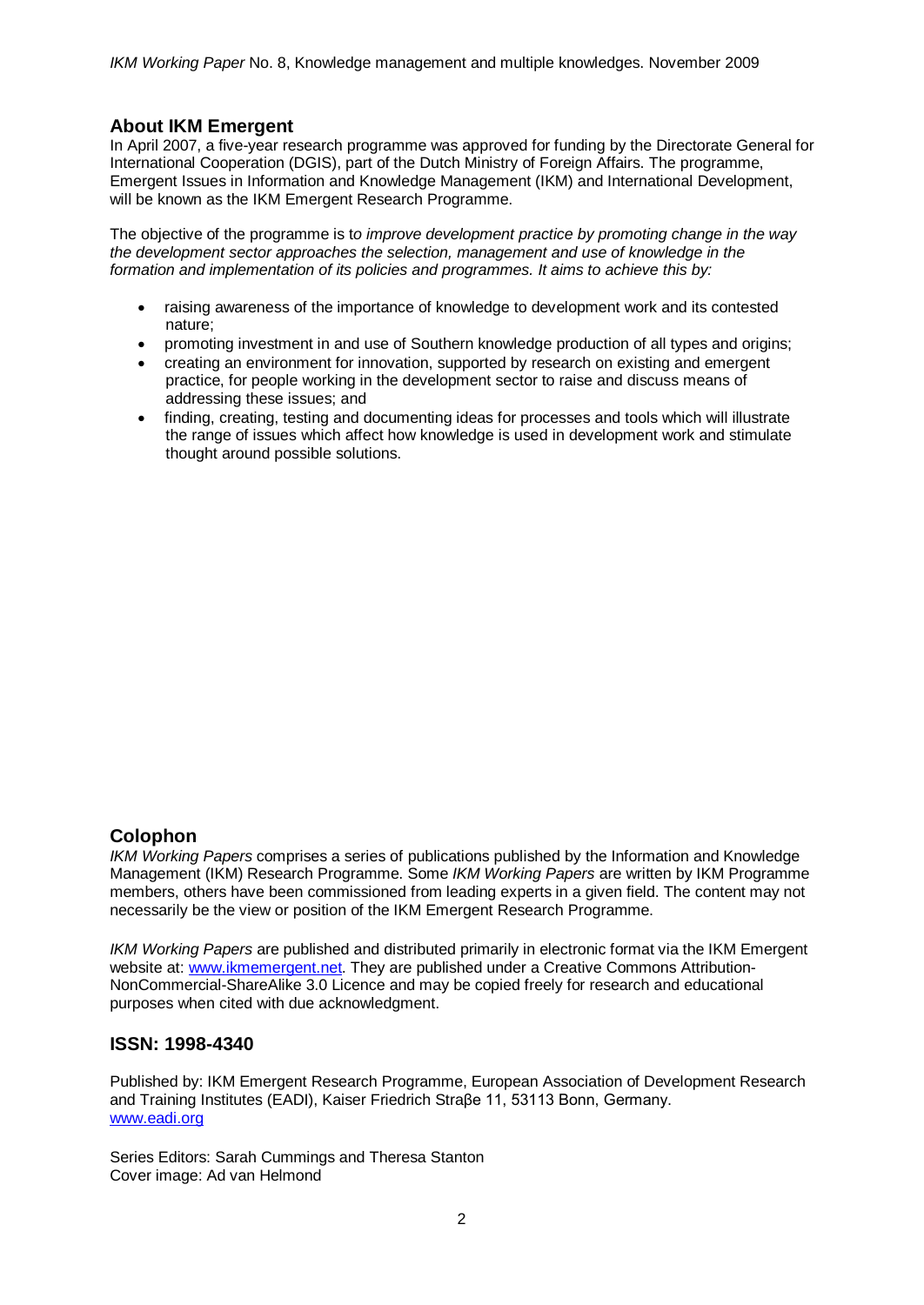# **Table of Contents**

# **Figures**

Figure 1 Dimensions of knowledge management<br>Figure 2 Integrative framework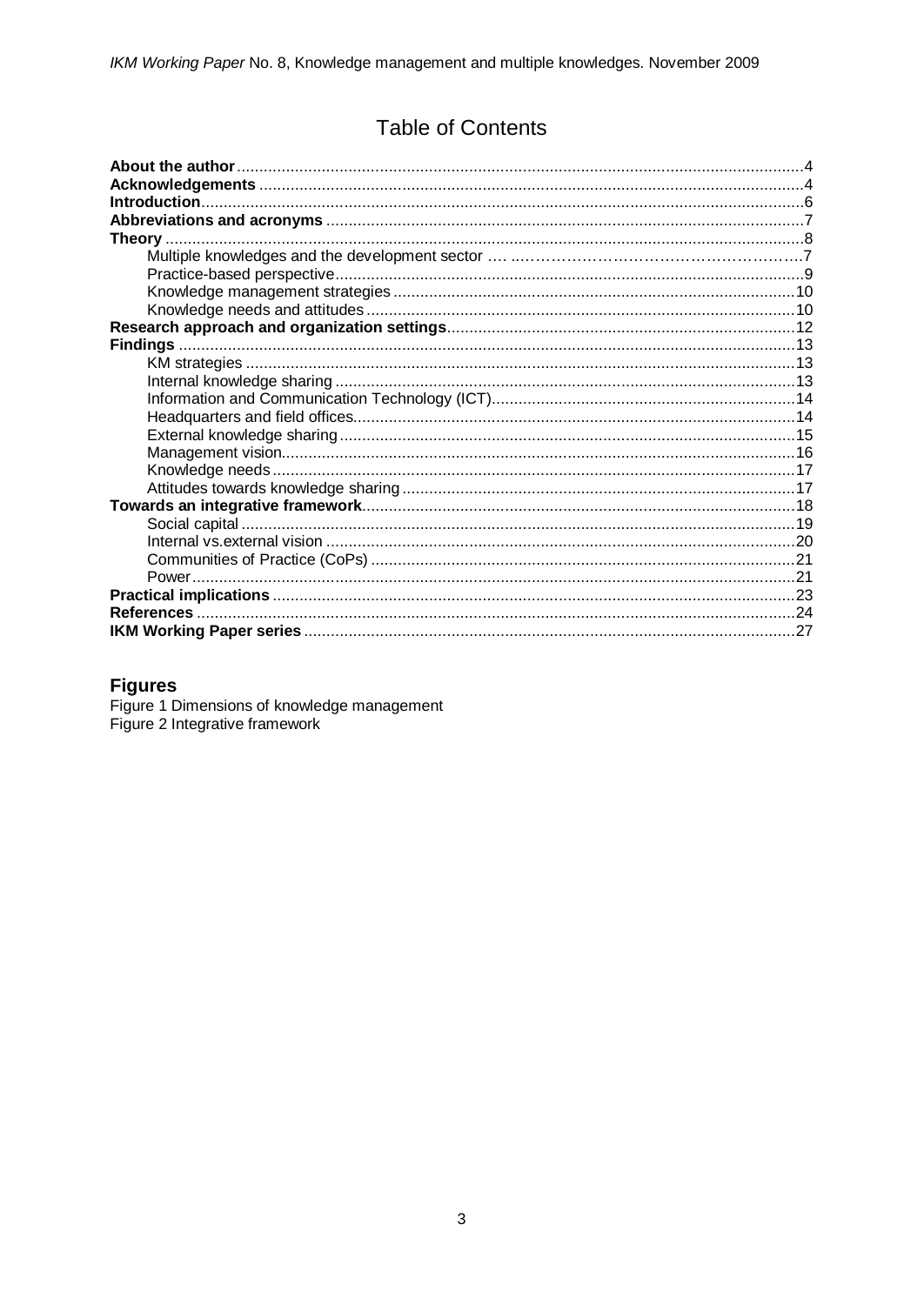# **About the author**

Paula Zirschky currently works as a Policy Officer at the Customs Office in the Netherlands. She is attached to the Strategic Intelligence department where her focus is on knowledge management. Paula has a strong interest in knowledge management and social networks. She studied at the VU University Amsterdam where she received a Bachelor's and Master's degree in Policy, Communication & Organization (2005/2006) and an Master's degree in Business Administration: Knowledge Management & Networks (2008). Recently her master thesis 'Knowledge Management Strategies and Multiple Knowledges' was published as a book.

email: *paulazirschky@gmail.com*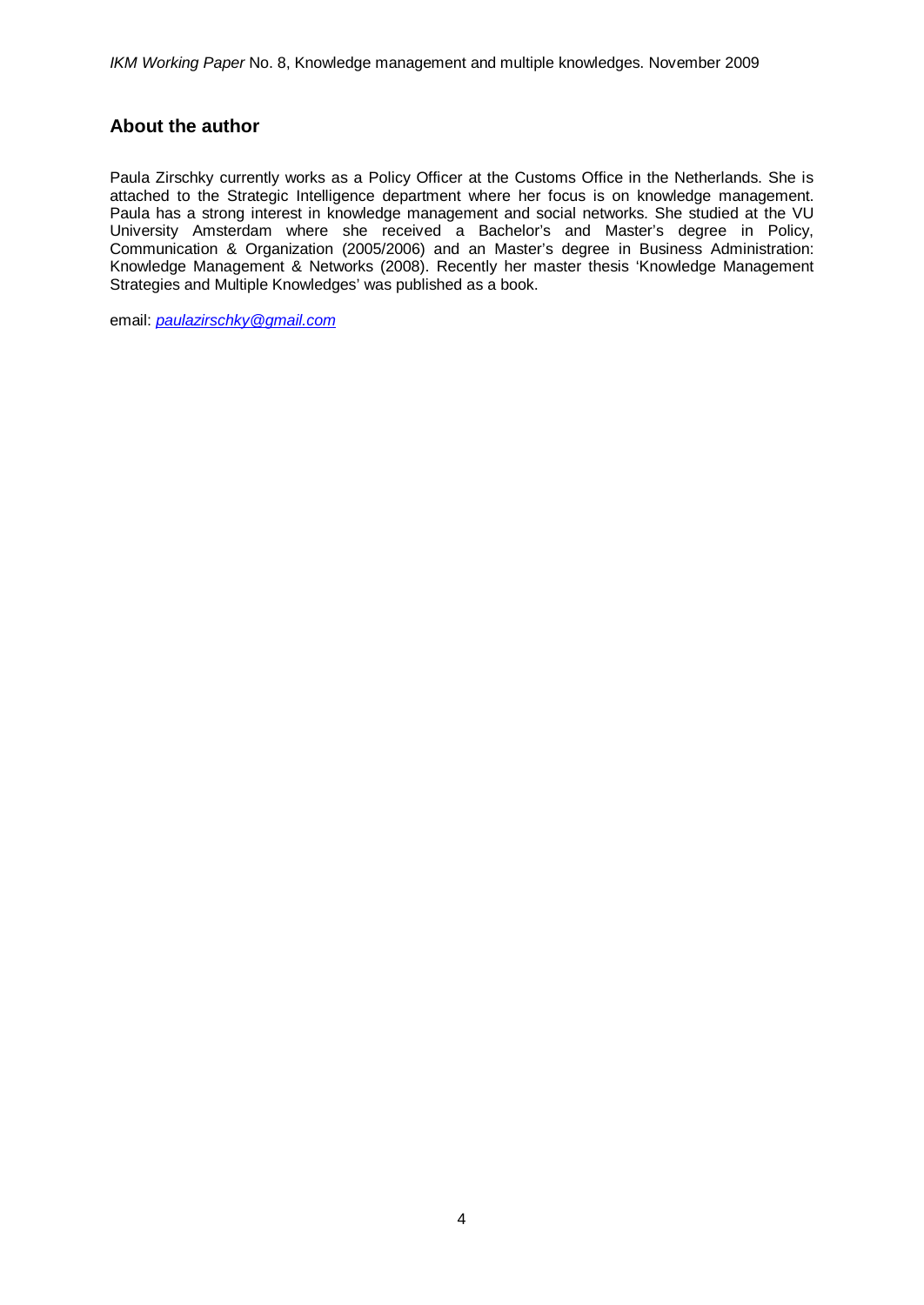## **Acknowledgements**

This study was conducted as the final research for Paula Zirschky's Masters' degree in Information and Knowledge Management at the Department of Business Administration, VU University, Amsterdam, under the supervision of Julie Ferguson (VU), and supported by Sarah Cummings (IKM Emergent/Context, international cooperation). The author thanks all participants in the survey and interviewees for their contribution to our research, and particularly the key contacts in each of the organizations for facilitating access to staff and archival data. The author also acknowledges the significant input provided by Jessy van Thiel through her research on 'Knowledge needs and attitudes towards knowledge sharing' which was also used extensively in this paper.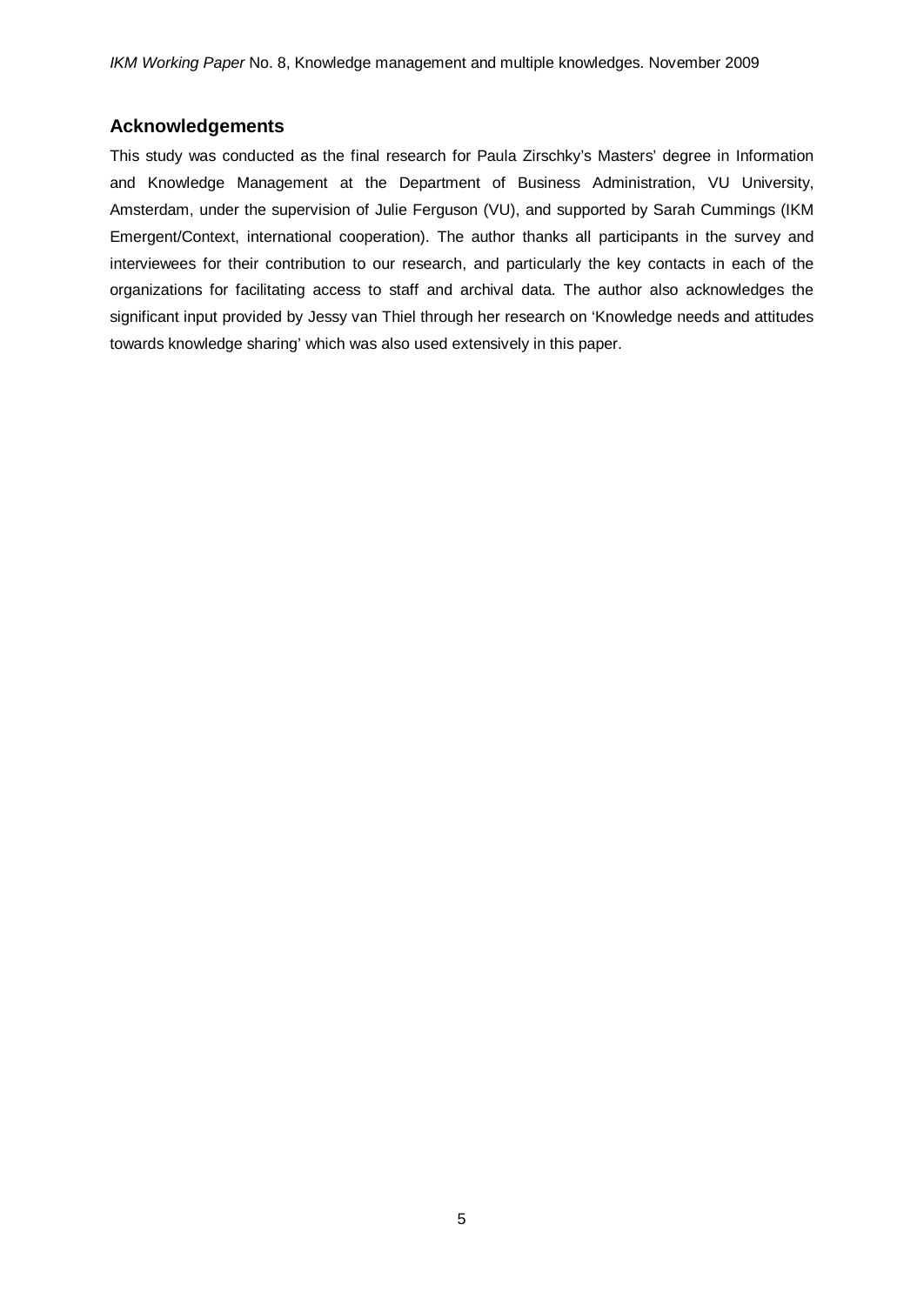## **Introduction**

The development sector is a knowledge intensive sector. Indeed, ineffective use of development resources can often be put down to poor management of organizational knowledge resources, leading for instance to the so-called phenomenon of 'reinventing the wheel'. In response to the sector's recognition of the importance of knowledge to its core practices, the attention for knowledge management has greatly increased (Hovland, 2003; Ramalingam, 2005; Ferguson & Cummings, 2008; McFarlane 2006).

The relevance of knowledge management for the development sector is emphasized by the complexity of both the working field as well as the organizational objectives. The number of parties involved in practice is often large, and so the question remains "Who should be involved in the knowledge management initiatives and what results can be realized when key development stakeholders are excluded from those initiatives?"

The crucial point about 'knowledge' in relation to development is that there is no universal understanding of what it is (Powell, 2006). The understanding of knowledge is subjective, constituted in the mind, relationally defined, and therefore not easily transferable (Thompson & Walsham, 2004). How life is known – that is, how it is experienced and understood - is related to the context, which varies from person to person (Powell, 2006). The differences in context, perspectives, cultures, norms and values lead to different 'knowledges'. From this perspective, development organizations need to think about how to act effectively in an environment of such 'multiple knowledges' among its stakeholders. Therefore, a variety of knowledge bases and perspectives need to be understood and integrated in a knowledge management strategy.

Reality shows that the practice of development cooperation displays a marked lack of context sensitivity and has failed to recognize the fundamental significance of conception of knowledge, and use of knowledge (Molenaar, 2006; Powell, 2006; McFarlane 2006). Nevertheless, within the development sector it is very important to take these different cultures, perspectives, 'knowledges' into account while developing and applying knowledge management initiatives. When ignored, development knowledge will be seen as a 'one size fits all' solution (Ferguson & Cummings, 2008:2), failing to resonate with local realities, and the needs and opportunities of the recipients of aid (Escobar 1995; Briggs & Sharp 2004).

This paper describes a study that has been conducted in the development sector and deals with the question: "To what extent do knowledge management strategies take multiple knowledges into account?". In order to answer this question, we also explore the knowledge needs, and attitudes towards knowledge sharing, of development professionals.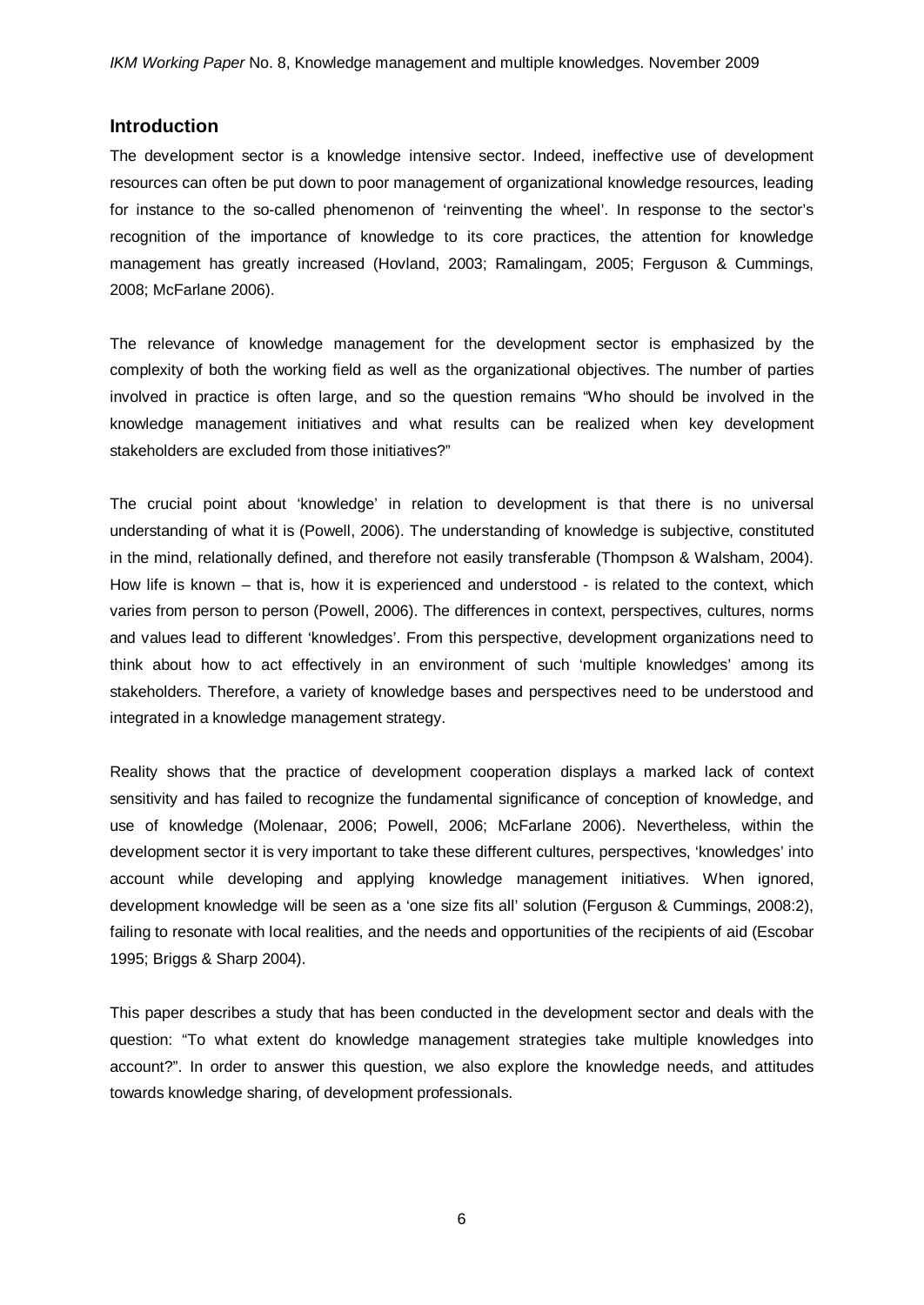*IKM Working Paper* No. 8, Knowledge management and multiple knowledges. November 2009

# **Abbreviations and acronyms**

| <b>BLO</b>          | Bilateral organization                                            |
|---------------------|-------------------------------------------------------------------|
| CoP                 | <b>Community of Practice</b>                                      |
| <b>DGIS</b>         | The Netherlands Directorate-General for International Cooperation |
| ICT                 | Information and Communication Technology                          |
| <b>IKM Emergent</b> | Information and Knowledge Management Emergent Research Programme  |
| Programme           |                                                                   |
| <b>INGOs</b>        | International non-governmental (development) organizations        |
| KM                  | Knowledge Management                                              |
| <b>MLO</b>          | Multilateral organization                                         |
| <b>NGO</b>          | Non-governmental organization                                     |
|                     |                                                                   |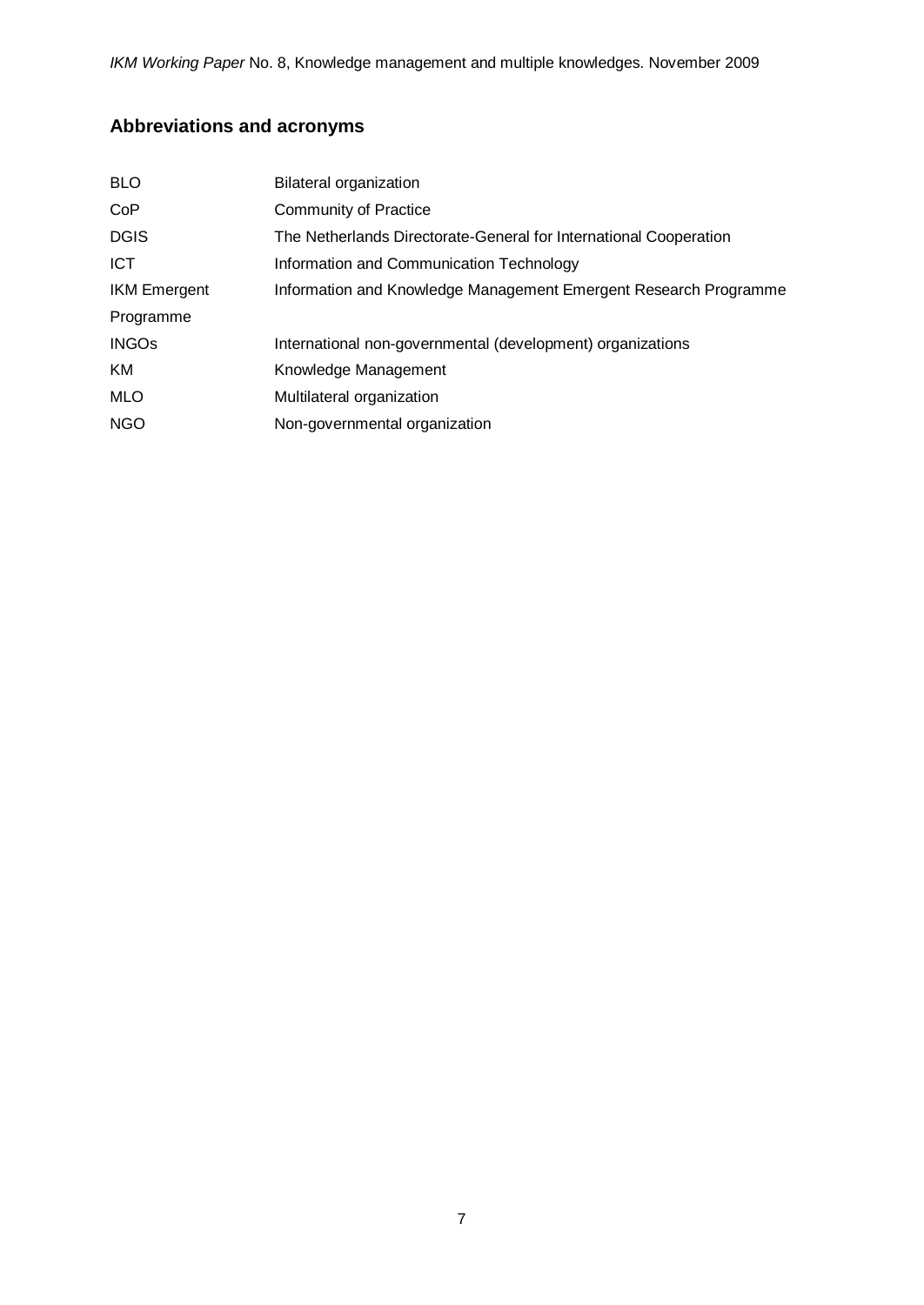### **Theory**

An elaboration of several theoretical concepts related to multiple knowledges and knowledge management is necessary in order to gain a greater insight into the concept of multiple knowledges. This section provides this elaboration by discussing the theory regarding the development sector, knowledge management strategies, needs and attitudes.

#### *Multiple knowledges and the development sector*

Development agencies differentiate themselves primarily through their ability to access, generate and leverage specialized knowledge (Ferguson & Huysman, 2009). The sector can therefore be characterized as 'knowledge-intensive' (Powell, 2006). However, there is no universal understanding of what knowledge is exactly, and whose knowledge 'matters'. This means that knowledge is subjective, as the meaning of any objective knowledge will always remain a product of the person in whose mind it is constituted. *We all 'know' the world through a combination of our education, language, culture, and belief and, just as importantly, our actual physical realities – gender, location, socio-economic environment* (Powell, 2006:521). These differences in perspectives, cultures, norms and values lead to different 'knowledges' (Briggs & Sharp, 2004). Additionally, the ultimate beneficiaries of non-governmental organizations (NGOs) are not necessarily the same people as those of the donor organizations, which leads to different knowledge needs and demands (Hovland, 2003). This makes knowledge difficult to transfer and difficult to operationalize (Thompson & Walsham, 2004). Working in a development environment requires an awareness of these differences in knowledges and an understanding of how to act effectively in an environment of 'multiple knowledges'. Nonetheless, development solutions are still often devised by Northern NGOs, based on Northern perceptions of realities and solutions, whereby the knowledge of the intended beneficiaries is neglected (Thompson, 2004).

The importance of recognizing the existence of different knowledges is that strategic choices in knowledge management initiatives from all stakeholders need to be made. In order to allow them to be successful in achieving their organizational goals, these stakeholders need to act across the many barriers of class, gender, language, culture, religion etc. (Powell, 2006). By ignoring 'multiple knowledges', a focus on internal organizational needs within Northern NGOs evolves, rather than a focus on the Southern knowledge deficits (Hovland, 2003; King & McGrath, 2004). A bias persists, favouring knowledge and values that are developed in the North, over the local knowledge, concepts, language and understanding of civil society and staff in the South (Powell, 2006; Briggs & Sharp 2004). A prioritization of internal, often headquarters-oriented, information and knowledge management issues comes into existence; this phenomenon leads to a distraction from the Southern realities (Escobar, 1995) that organizations aim to change.

Because of this preoccupation with Northern concepts of development, non-western voices, indigenous insights and local perspectives (Molenaar, 2006) risk being overlooked or even ignored. In order to take advantage of innovative, locally-devised approaches to pervasive global development

8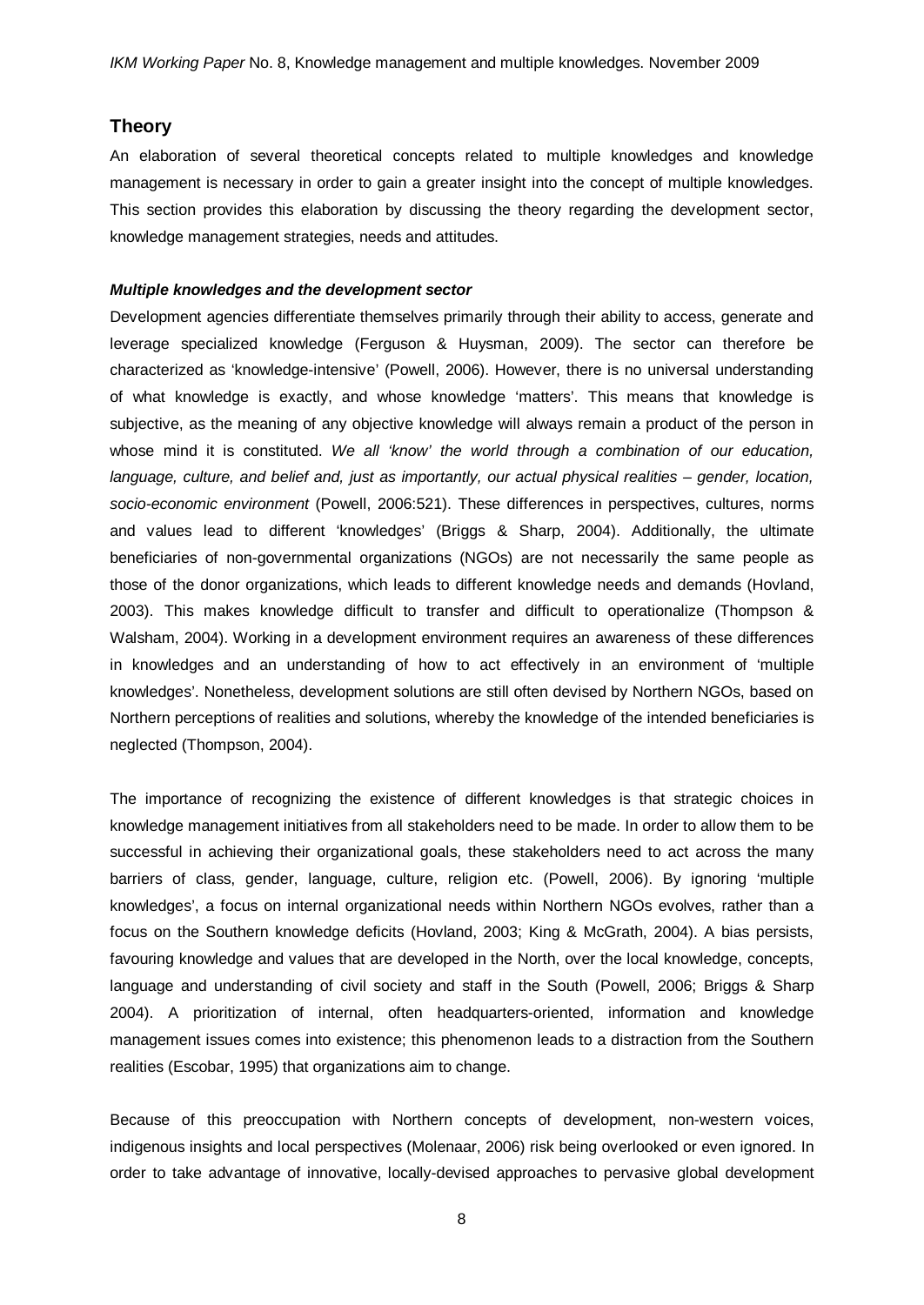challenges, development practice could benefit from taking the multiple knowledges of its development constituents into account. A practice-based perspective on knowledge, which takes into account the contextual embeddedness and social practice character of knowledge, is supportive of such an approach.

#### *Practice-based perspective*

According to the practice-based perspective (Orlikowski, 2002; Gherardi, 2006), knowledge gains value and meaning through the way people use it; it gains meaning in the context of interaction, therefore comprising a component of collectiveness (Powell, 2006; Brown & Duguid 2001). By focussing on the processes that support people in their pursuit as well as internalization and application of knowledge to their business practice, knowledge is understood as multi-layered and multi-faceted. The practice-based perspective is strongly related to the concept of multiple knowledges as it emphasizes the concept of context dependency, which means that the specific context in which knowledge is localized is taken into account (Ferguson, Mchombu & Cummings, 2008).

Two central concepts related to the practice-based perspective require a more detailed explanation before elaborating further on the strategies by which development agencies are going about 'managing' their organizational knowledge processes: Social Capital and Communities of Practice (CoPs).

A focus on social capital in relation to knowledge sharing shifts the attention from individuals sharing knowledge, to *communities* as knowledge-sharing entities (Huysman & Wulf, 2006). Social capital refers to social networks that create opportunities for fostering norms, trust and mutual understanding. These factors bind the members of these networks together and enable participants to pursue shared objectives. Social capital can be divided along three dimensions; the structural, relational and cognitive dimension. The structural dimension refers to the overall pattern of connections between actors, that is, who you reach and how you reach them (Nahapiet & Ghoshal, 1998). The relational dimension refers to those assets created and leveraged through relationships, such as trust and identification (Nahapiet & Ghoshal, 1998). The third dimension is cognitive social capital, which refers to those resources providing shared representations, interpretations and systems of meaning among parties (Nahapiet & Ghoshal, 1998).

By focussing on social capital the attention shifts from individuals to communities as knowledgesharing entities, in other words, *communities of practice* (Wenger, 1998; Brown & Duguid, 1991). Communities of Practice (CoPs) are a central concept to the practice-based perspective and can be seen as: *practitioners' groups generating know-how, and providing a framework for looking at work, learning, knowledge and work identity formation* (Ferguson & Cummings, 2008:10). Communities of Practice (CoPs) can enable the sharing of (tacit) knowledge among peers, which means that: ...*the knowledge that people have is embedded in and inseparable from the (collectively based) activities that people carry out* (Hislop, 2005: 57). Such groups of interdependent participants provide a work

9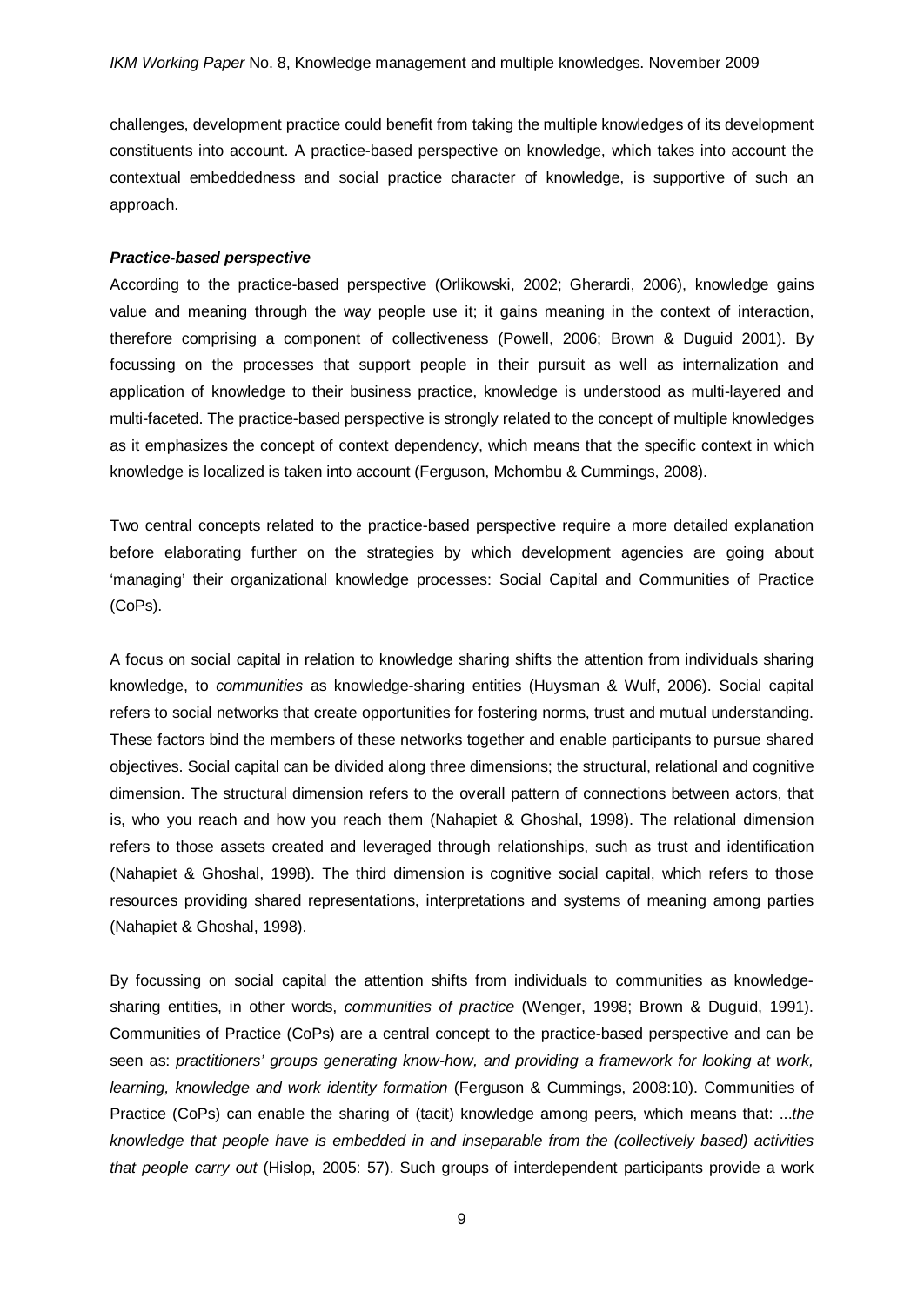context in which members construct and share their knowledge, and in which the specific context of knowledge is emphatically taken into account.

#### *Knowledge management strategies*

Knowledge management is about getting the right knowledge to the right people at the right time so that they can make the best decision in order to achieve their organizational goals (Hibbard, 1997). There are different organizational dimensions encompassed in KM strategies.

Firstly, knowledge management strategies can be focused on sharing knowledge *internally* in the organization between colleagues. This is the internal knowledge of an organization, whereas external knowledge reflects the knowledge from sources outside the organization (Haas, 2006).

Secondly, Information and Communication Technologies (ICTs) often play an important role within knowledge management strategies. In geographically dispersed organizations in particular, communication is mediated primarily through technology, as face-to-face contact is difficult in such contexts (Newell, David & Chand, 2007).

Thirdly, a particularly important characteristic of the development sector is the geographical *dispersedness* of many development organizations, with headquarters in the North and local offices in the field (Roberts, Jones & Fröhling, 2005). Knowledge sharing between headquarters and field offices is an important bridge that needs to be crossed in order to realize common development goals. For instance, when dispersed teams need knowledge situated at a site other than where the problem occurred, they must first recognize and adjust for local-specific practices within which that knowledge is embedded before they can use it (Sole & Edmondson, 2002:17).

Fourthly, *externa*l knowledge sharing is an important aspect of knowledge management strategies. As knowledge derives from work practices, access to relevant knowledge means that all stakeholders involved in these work practices need to be considered. This means the inclusion of knowledge that resides beyond or at the boundaries of given agencies.

Lastly, *management vision* influences knowledge management strategies and knowledge sharing. Most literature on knowledge management is focussed on the "knowledge" part and treats the "management" aspect as something that is either self-evident and unproblematic or even black-boxed and unexplicated (Alvesson & Kärreman, 2001). However, management influences the vision on, and amount of attention given to, knowledge management, and can exert considerable influence in terms of facilitating or hindering knowledge sharing.

#### *Knowledge needs and attitudes*

Based on the theoretical framework outlined above, it can be assumed that development interventions are likely to be more responsive to the needs of the recipients of aid, when knowledge management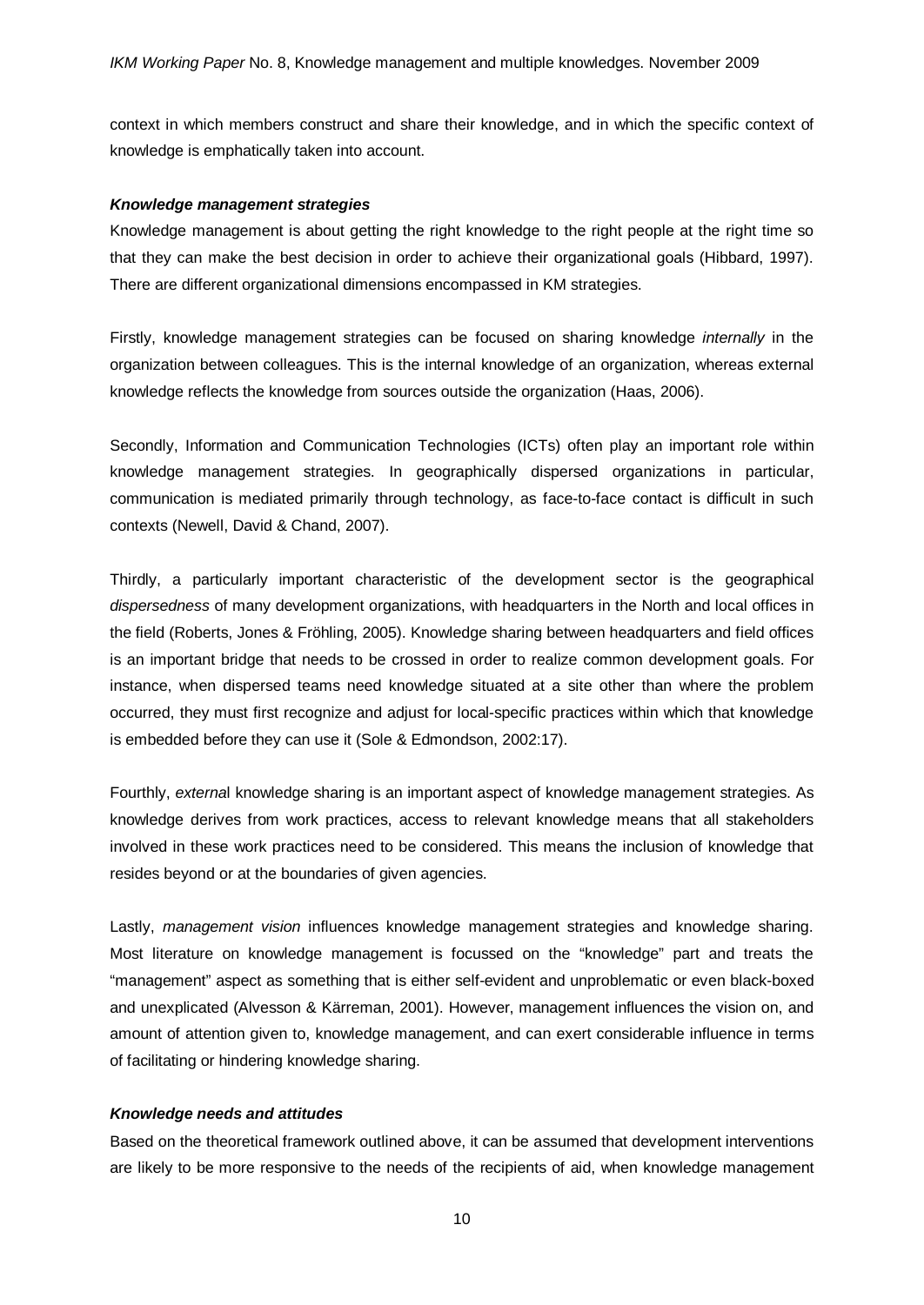strategies take multiple knowledges into account. In order to be able to integrate multiple knowledges in knowledge management strategies it is important to be aware of the differences in 'knowledges', deriving from the differences in local circumstances and 'world views'. This is to prevent knowledge from one situation being used as a 'blue-print solution' for problems in another situation. A practical way of exploring whether development professionals experience an awareness of multiple knowledges is to analyse their knowledge needs and attitudes towards knowledge sharing.

Current KM literature posits that people will only share their knowledge if they have a personal motivation to do so (Huysman & De Wit, 2004). In other words, beneficiaries' knowledge needs and attitudes are formative in terms of knowledge sharing practice. Knowledge needs derive from the cognitive or mental states of development workers, their desire to learn, to take on new ideas and their need to develop skills in order to be effective in their commonly assigned roles (Nikoi, 2008).

The practice-based perspective suggests that a focus on knowledge flows and knowledge needs, rather than on capturing and transferring knowledge (Ringberg & Reihlen, 2008, Ferguson & Huysman, 2009), is more conducive to enabling individuals to gain relevant knowledge while carrying out their tasks (Tsoukas & Vladimirou, 2001).

Knowledge needs and attitudes towards knowledge sharing are related in that the desire for fulfilling a knowledge need is likely to positively influence staff attitudes towards sharing knowledge. Differences in work practices suggests the importance of analysing how people in their ongoing practices constitute knowing and how they engage and act towards multiple knowledges. Three aspects relate to attitudes towards knowledge sharing. *Willingness* can be seen as the extent to which an individual is prepared to grant other group members access to his or her individual capital. *Eagerness* is defined as the extent to which an individual has a strong internal drive to communicate his individual capital to other group members (De Vries, Van den Hooff and De Ridder, 2006). Finally, the basis for establishing a positive relationship with another person, providing the basis for knowledge exchange, is *trust* (McEvily,Perrone & Zaheer, 2003).

The attitudes of development professionals and their knowledge needs provide more insight into the awareness of multiple knowledges. This awareness is necessary in order to integrate various sources of knowledge into knowledge management strategies, which influence not only the internal knowledge sharing within headquarters, but also knowledge sharing with field offices and external partners. Moreover, management is responsible for putting the focus internally, or externally, and indicating what the role of ICT will be in this strategy. The abovementioned theoretical concepts are encompassed in figure 1. The model provides a guideline to analyse the extent to which multiple knowledges are integrated in knowledge management strategies. We will address this issue in the next section.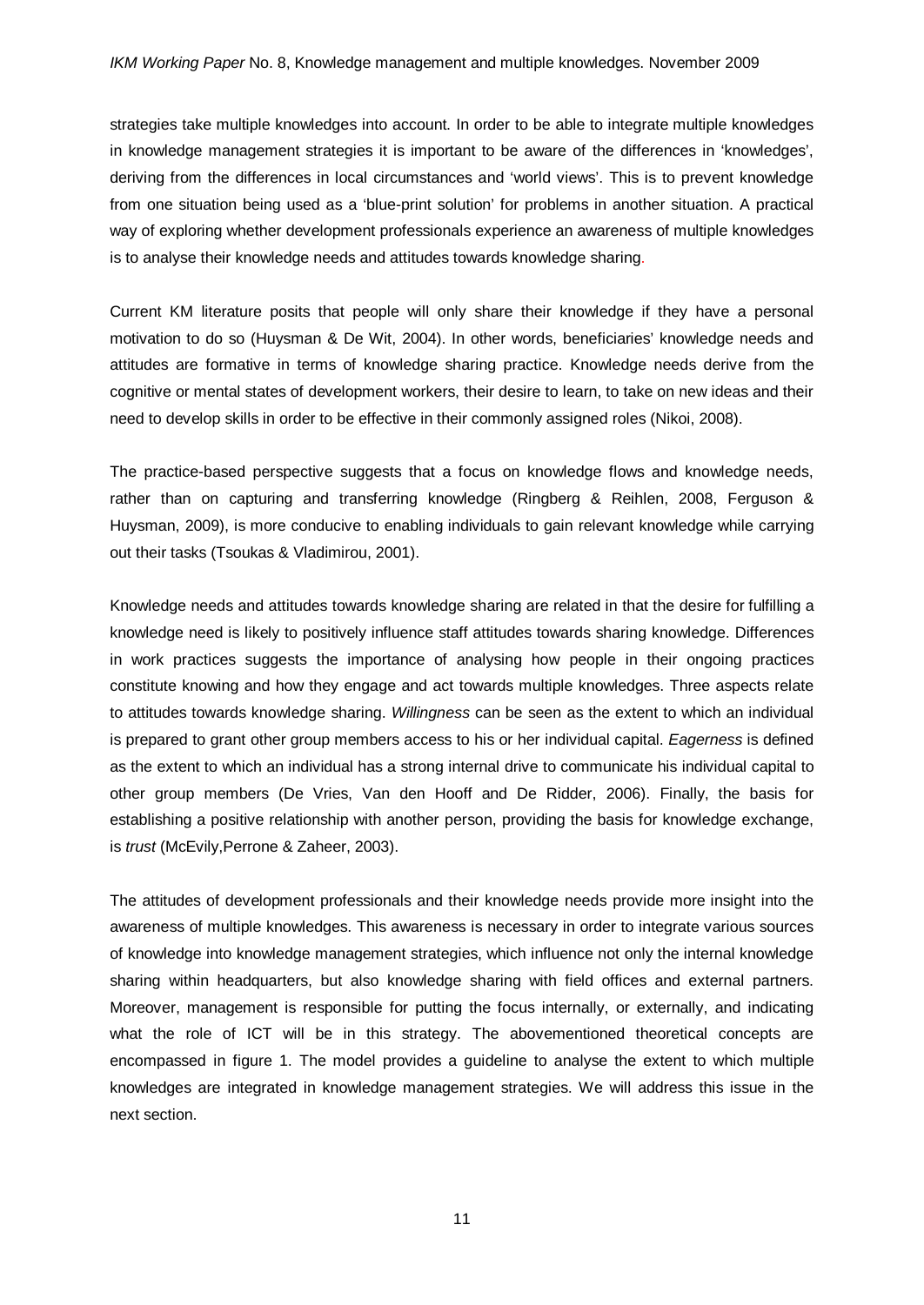

*Figure 1. Dimensions of knowledge management*

# **Research approach and organization settings**

The concept of 'multiple knowledges' is relatively new within existing literature. Therefore, we conducted an exploratory study to gain insights into the dynamics of the concept and the relation of this concept to knowledge management strategies. We conducted case studies across three levels of development organizations to allow cross-case analysis (Eisenhardt & Graebner, 2007; Yin, 2003). Their aim was to map the different strategies, approaches, needs and attitudes.

The first organization is a *multilateral* organization which is part of the so called 'UN-family', oriented towards human rights and social justice. The second participating organization is a large *bilateral* development organization that is focused on, among other things, poverty reduction, civil rights, education, healthcare and the environment. The third organization participating in this research is a Dutch non-governmental organization (NGO) focused on basic social services, fair economic development, democratization and peace building. The NGO is currently reorganizing, devolving towards the South in an effort by management to give Southern beneficiaries more influence in determining the organization's policies. The organizations will be referred to respectively as the multilateral organization (MLO), the bilateral organization (BLO) and the NGO.

The research combined qualitative and quantitative methods and included four methods of data collection: a literature study, analysis of archival data, a standardized survey (KM scan) and in-depth interviewing. The literature study provided a general characterization of the development sector and explores the idea behind multiple 'knowledges' as well as its relation to knowledge management strategies, knowledge needs and attitudes towards knowledge sharing. An analysis of archival data, combined with the standardized survey, made it possible to collect first impressions of the three participating organizations. The survey results were then used as input for the 37 semi-structured interviews that were conducted with development professionals within the three organizations. Subsequently, cross-case analysis allowed us to draw conclusions in terms of the research objectives,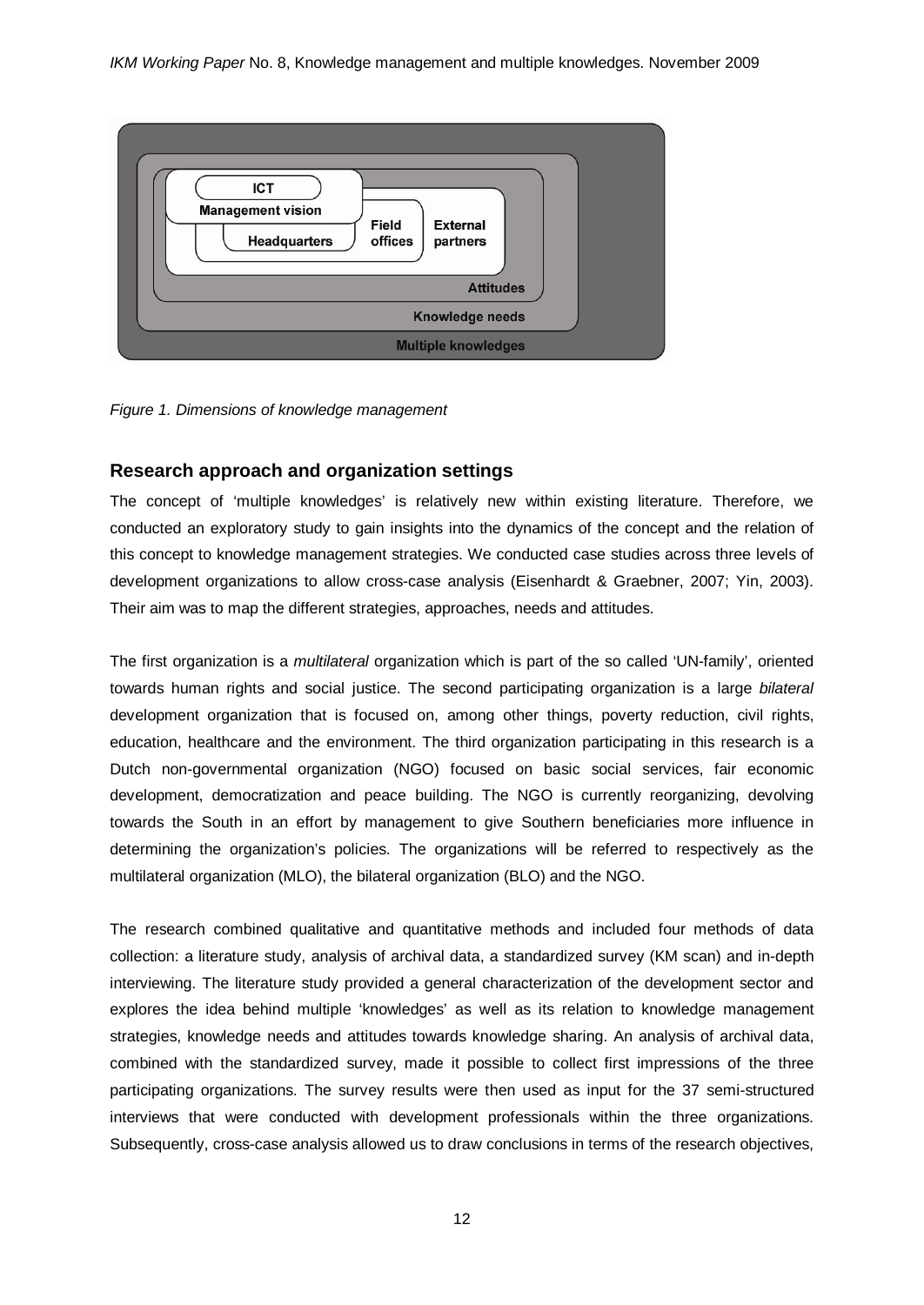focused on the awareness and integration of multiple knowledges into the knowledge management strategies and approaches of the organizations.

### **Findings**

The findings of the research will be presented by discussing each of the dimensions presented in figure 1. In addition, the different knowledge management strategies of the organizations will be discussed.

#### *KM strategies*

The research demonstrates that the formulation of a knowledge management or learning strategy increases the awareness of knowledge management within the organization. However, formulating this strategy is not enough; follow-up is necessary for a coherent knowledge management approach and an effective implementation of the strategy. For instance, the multilateral organization has one knowledge management strategy, but knowledge sharing initiatives stand alone; they are not yet applied organization-wide. Within the bilateral organization every department is responsible for its own strategy, which leads to an incoherent knowledge management approach within the organization. The NGO is reorganizing, from a centralized organization with one head office in the Netherlands, to a decentralized one with a number of regional offices. Only within the NGO a learning strategy with a clear focus, communicated throughout the whole organization, leads to a coherent knowledge management approach.

#### *Internal knowledge sharing*

All three cases reflect several factors that can undermine the existence of a trusted work environment where people feel comfortable enough to share knowledge with colleagues in the organization. Firstly, hierarchical barriers prevent employees from approaching colleagues, in the bilateral organization for instance. Conversely, in the NGO the hierarchy is perceived by employees as low, and this appears to stimulate knowledge sharing.

Secondly, the career structure can hamper knowledge sharing. The career structure of an organization influences the way people deal with each other and whether they share their knowledge. Some employees consider sharing as additional work or are afraid of what may happen if they share; people feel they can 'lose their power', or are afraid of someone else taking their place. This sentiment was reflected particularly in the BLO, and to lesser degrees in the other organizations we studied.

Thirdly, a "generation divide" decreases the trusted work environment and creates knowledge sharing barriers. This was particularly apparent in the MLO. On the one hand, senior employees are more protective of their work, reflected in the higher resistance to new >

>

'W*hen somebody in a higher rank states something, an employee in a lower rank will easily go into discussion with that person as we know of each other that we have the same level of education and experience.*' <u>NGO</u>

> *clustered between*  '*it is a big challenge between the to learn and younger manage knowledge generations. There together with our seems to be a kind field offices'* BLO *of a divide where*  'M*ost of the knowledge is the older generation of colleagues and knowledge does not get passed on easily.*' MLO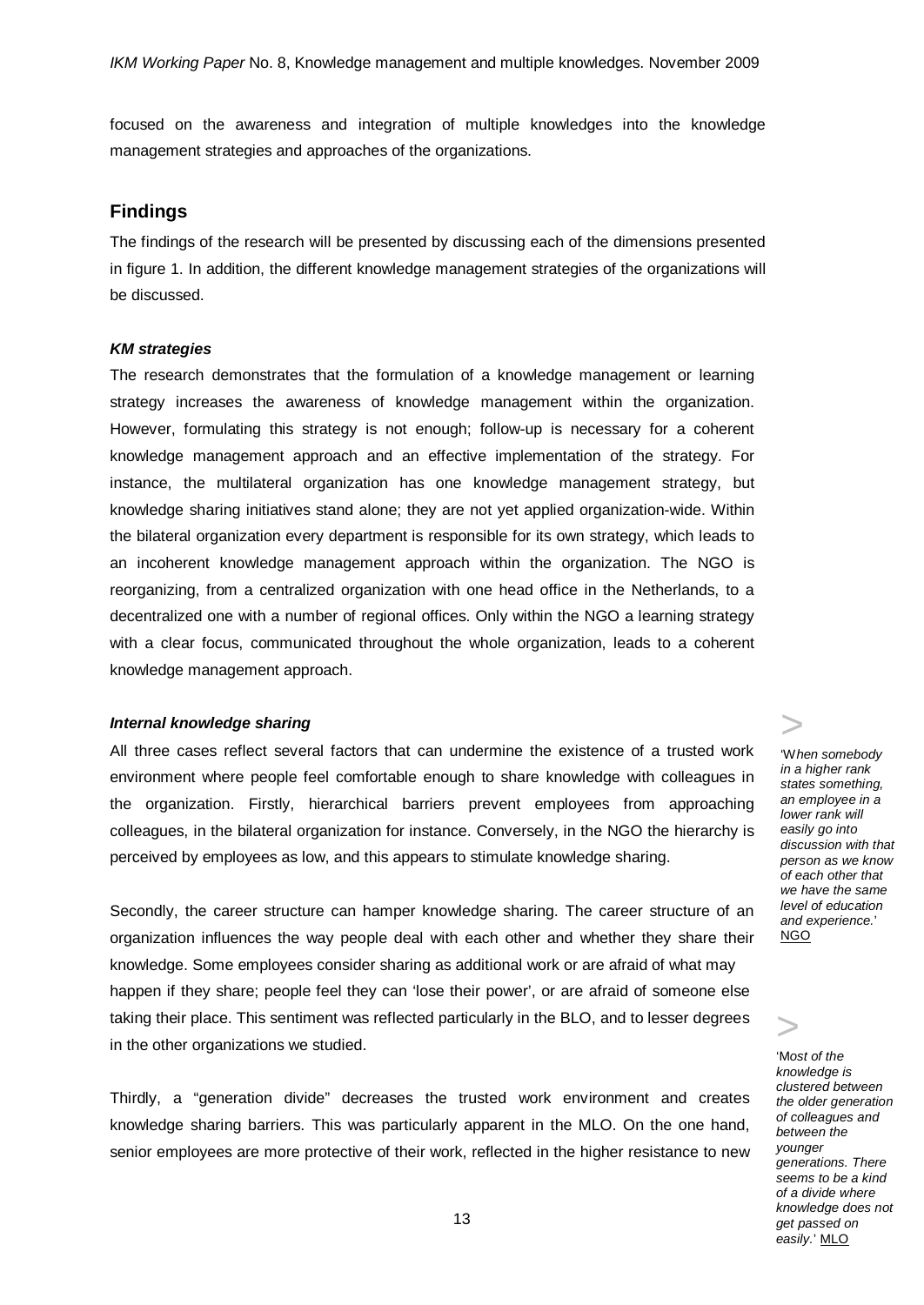work methods, while young generations and newcomers tend to be more excited and positive about knowledge sharing. On the other hand, internal knowledge sharing takes mainly place via face-to-face contact and is based on personal networks. Access to knowledge determines with whom knowledge will be shared. Therefore, more senior staff members, who have been working in the organization longer, are better equipped to access relevant knowledge. It takes a while for newcomers to create such a personal network and having other building trust, in other words building up structural as well as relational capital.

Fourthly, due to the fact that personal networks are used to share knowledge, the sharing remains isolated within these networks; knowledge sharing is not institutionalized on an organizational level, as is the case in all three organizations studied. Within all three organizations knowledge sharing between departments is weak and the existence of 'knowledge silos' is mentioned.

'*I might have a colleague right down the hall who is doing a project in the same country as I, and I don't know about it.*' MLO

>

#### *Information and Communication Technology (ICT)*

All three organizations use a "personalization" strategy (Nonaka, 1994) whereby knowledge sharing is mainly based on face-to-face contact and personal networks. Only within the multilateral organization, ICT has an enabling function as it positively influences knowledge sharing, but none of the organizations has an internally institutionalized ICT basis. The research points out that this is a missing aspect as it can make some practices more effective and can stimulate the creation of structural capital; an important component in forming personal networks. The intention to integrate ICT more in daily work practice as a facilitating instrument is strongly present in the NGO, but not everyone sees the benefit of these instruments supporting them in daily work activities.

Regarding the use of ICT for external knowledge sharing, the NGO and the multilateral organization reflect awareness of differences between the North and the South related to use and availability of technological means. By putting the focus on increasing and improving Southern ICT facilities, instead of only improving Northern ICT systems, the organizations prioritize Southern needs and challenges. Across our research sample we encountered awareness of the impediment of ICT to grasp the meaning of knowledge; ICTbased projects are revised and adapted based on the idea that knowledge comes to expression through human interaction. In general, clear structures for ICT are missing in the organizations, while ICT can provide an added value in facilitating knowledge sharing processes.

#### *Headquarters and field offices*

The connections between the headquarters and field offices present a major and enduring challenge. The BLO and MLO follow a strategy in which headquarters set out broad guidelines and policies and initiate dialogue in terms of knowledge management

> '*a lot of the knowledge management discussion you hear says that knowledge management isn't really about databases, and it isn't. But a body has to have a head and some vital organs. And one of the vital organs in the body of knowledge management would be information systems'* MLO

> '*if you start working at headquarters after working at a field office, you notice that here at headquarters everyone is very focused on higher management layers and multilateral connections, whereas field offices are focused on the national side. There is a big difference in focus and work field.' BLO*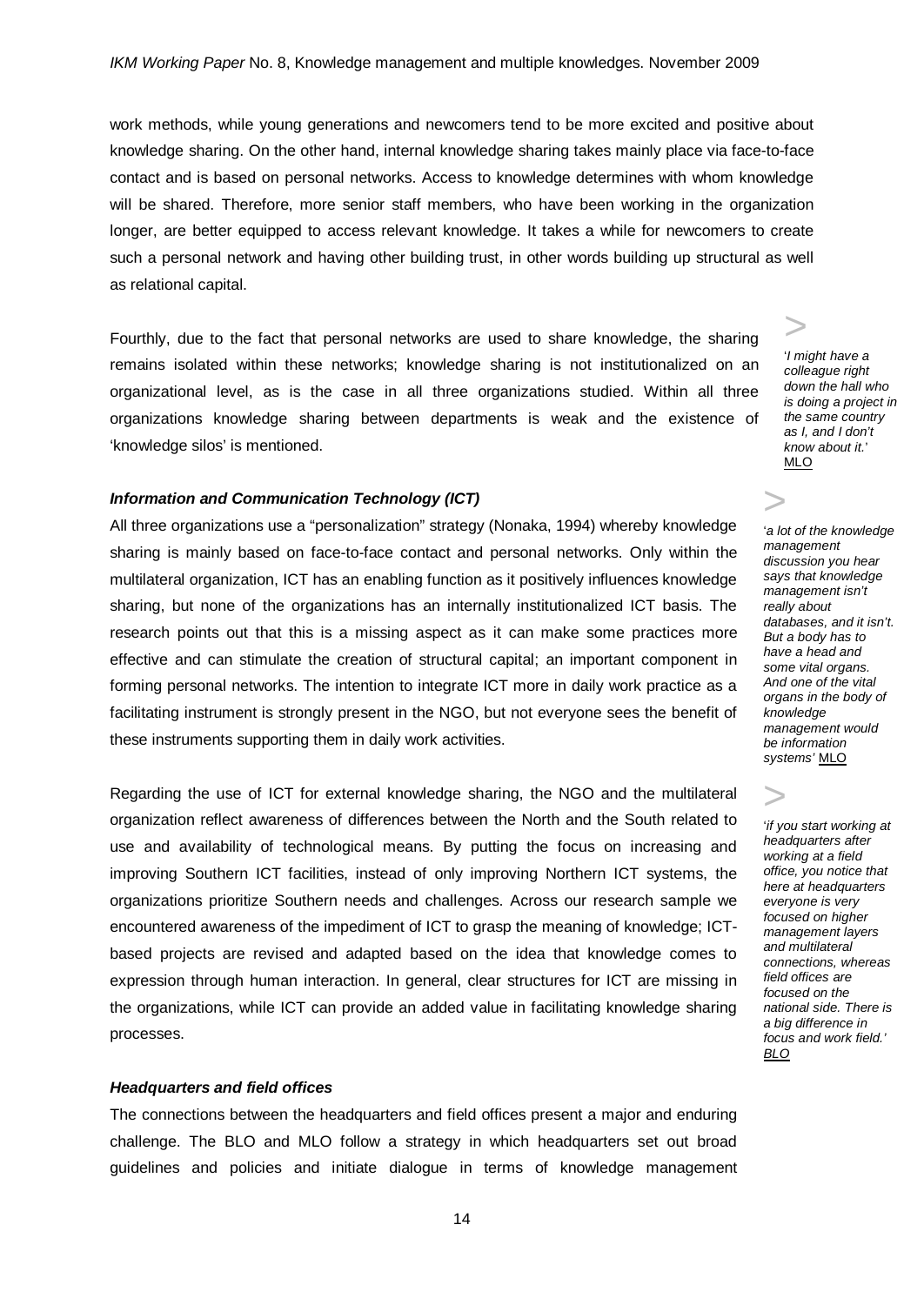approaches, to avoid incoherence across the organization. Field offices do however take command of the actual implementation.

Within field offices there is a lot of local knowledge, as local employees know the country a lot better than those working at headquarters. Local employees work for a longer period at field offices; this is where the 'institutional memory' resides. Particularly within the BLO and to a lesser extent within the other organizations, the research shows that this knowledge is often underrated and neglected by headquarters, and there is a gap between local staff and head office staff, inhibiting a mutual knowledge base to be developed and undermining knowledge sharing. Perspectives and insights are not exchanged, understanding of mutual work methods and environment is often lacking. Moreover, within the BLO the first focus of field offices is towards the local country and not towards headquarters, while headquarters is focused on the top layers of the organization; hence, again a gap exists between headquarters and field offices.

> MLO Although it is difficult to exchange knowledge between headquarters and field offices, the MLO demonstrated that CoPs appear a useful organizational mechanism to exchange knowledge. These CoPs prevent field staff from feeling isolated as they have contact with colleagues with the same problems and access to the same information resources as people at headquarters. The CoPs facilitate awareness of each other's perspectives and insights of work processes and stimulate the integration of these perspectives into local practices. Informal contacts within CoPs have a big impact on the contact between headquarters and field offices. Especially when people have met face-to-face, the contact becomes easier and more frequent. These informal contacts are very functional for knowledge sharing; however, such knowledge sharing remains ad hoc, and not institutionalized.

'*I certainly have less contact with projects that are going well*.'

#### *External knowledge sharing*

> Within the development sector, strategies are frequently explicitly aimed at external knowledge sharing, i.e. targeting the organizations' partners in the South. In our research, the MLO and the NGO perceive external knowledge sharing as essential for doing their job. This vision is less prevalent within the BLO, where employees perceive knowledge sharing with local stakeholders as being rather irrelevant to diplomatic practice, and additional to their core business practices. Even so, all three organizations try to stimulate knowledge sharing with external partners in their strategy, by stimulating dialogue and cooperation. By fulfilling the role of mediator, organizations try to encourage collaboration to increase structural capital among external partners. Facilitating dialogue is not always an effective means to come to a conclusion, however they are geared towards promoting openness in knowledge perspectives and discussion with stakeholders. Another important method to create mutual understanding of work practices is the usage of field visits. The organizations are aware of the risk of knowledge misuse due to the lack of understanding of local circumstances. Field visits increase the cognitive capital of employees as more understanding of work practices and context is gathered.

'*Talking with farmers about the cocoa beans which you are holding in your hands, is a totally different dimension from working, which you almost forget sitting here behind your computer.*' BLO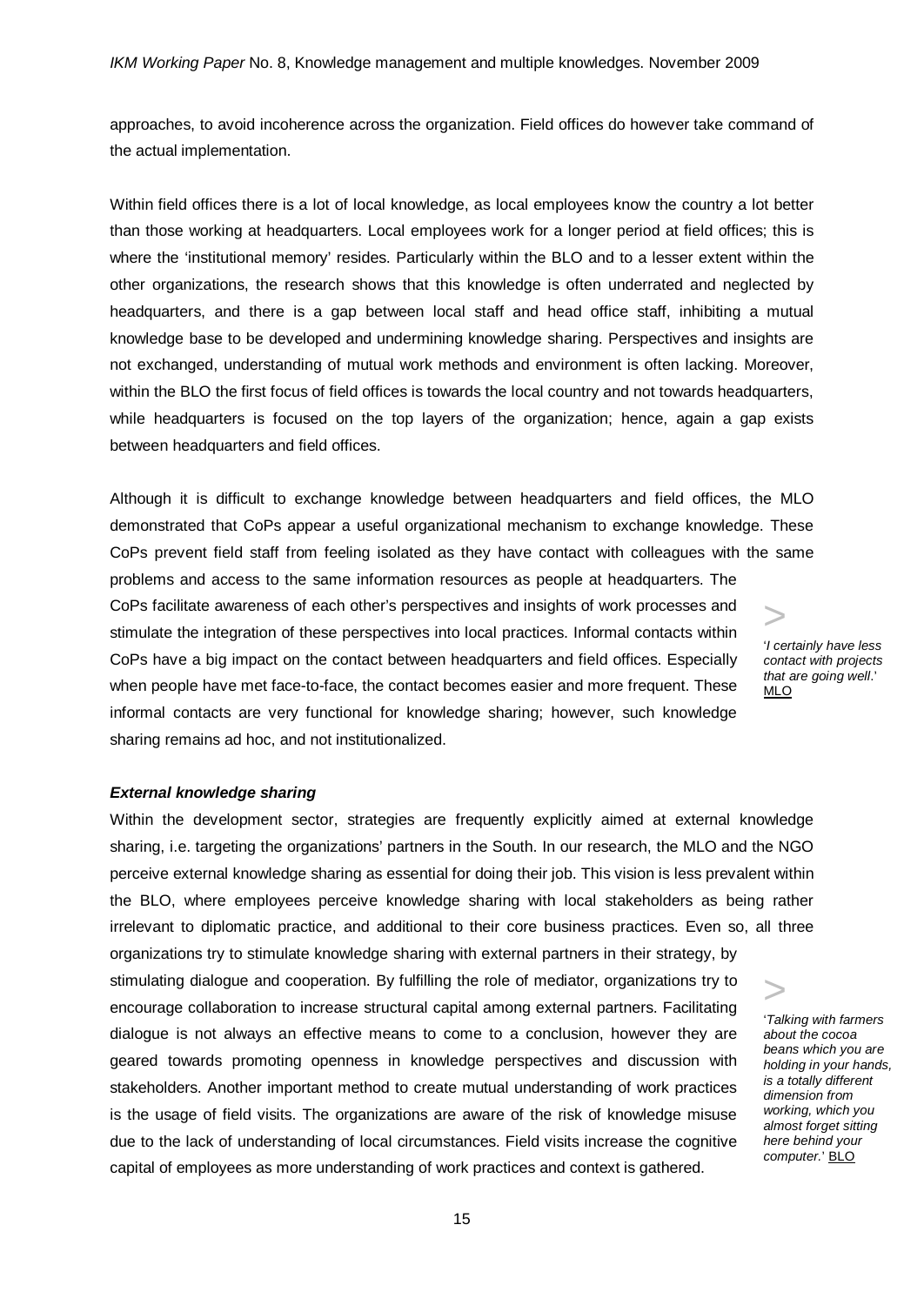The research shows that sharing knowledge with external partners is perceived to be highly necessary in order to work effectively for several reasons. Firstly, the organizations do not have offices or teams in every country. Therefore, they need to rely on networks of partner institutions. Secondly, the work field of the development sector is very dynamic. The three organizations need to be aware of what is going on around them in order to respond appropriately, and therefore recognize the need for a wide and well-informed network of people to help them develop such awareness. Thirdly, the organizations work increasingly with external partners, hence knowledge exchange beyond the organization's boundaries is inevitable. However, explicitly interacting and communicating with others who possess different world views and understandings is not common for everyone. For instance, some employees in the BLO see their work as consisting of knowledge transfer to other countries or as gathering knowledge, rather than building a mutual knowledge base. The lack of openness to each other's work practices impedes the integration of these practices and perspectives into their own work practice.

Although development organizations are motivated to exchange knowledge frequently with external partners, there is a strong tension between sharing as much as possible and 'hoarding knowledge' due to competition for recognition and funding. This competition inhibits knowledge sharing, which makes it difficult to achieve jointly overarching objectives (as articulated for instance in the MDGs). Parties that want to 'plant a flag' usually have a different agenda, which makes collaboration difficult. Moreover, the organizations are willing to share with other parties, but experience difficulties using knowledge from outside in their work practices, particularly in terms of turning learning into policies and practices. Hence, lessons learned and external knowledge remain isolated within projects.

#### *Management vision*

Although it is questionable if knowledge is manageable, especially because it is not just an organizational asset, management has an important role within knowledge management strategies. Management communicates – directly or indirectly – what is expected of staff members. It is important that management has one clear vision in their strategy and communicates this frequently throughout the rest of the organization. By having a clear vision of knowledge management, management sends signals that it is on the agenda and deserves priority. Only the NGO does this, with knowledge sharing as part of their vision. Employees see knowledge sharing more as part of their function as there is more and time and space created for knowledge sharing. Moreover, employees experience the benefit of the knowledge management strategy as it contributes to the effectiveness of their daily tasks which are aligned to the core organizational goals.

In the two other organizations this is not the case and knowledge sharing is not integrated into job responsibilities. Most perceive it as additional work to the core tasks which they are

> *'If we lose contact with what's happening outside, then we're cutting our knowledge, we will be sort of isolated. And that is really bad for an organization like us, because we put our value on knowledge; we're a knowledge-based organization. So this is the area that we can't afford to lose'*. MLO

> 'Y*ou are not willing to share all your knowledge with others that could take your project and donors in your place. That is a problem*'. MLO

'W*ork activities take place on the basis of competition with each other; hence, there is less interest for knowledge sharing, it is a market where we all work for the same donor funding*'. NGO >

>

*We're not very good at learning and collecting experiences and integrating them in our work activities*' BLO

>

>

*'If the top and the board don't define knowledge management as a priority it will be very difficult for the rest of the group to push it forward to the next level.*' MLO

'*It is difficult to actively learn and share knowledge when there are no incentives for doing it and when you are rewarded for other activities'*. BLO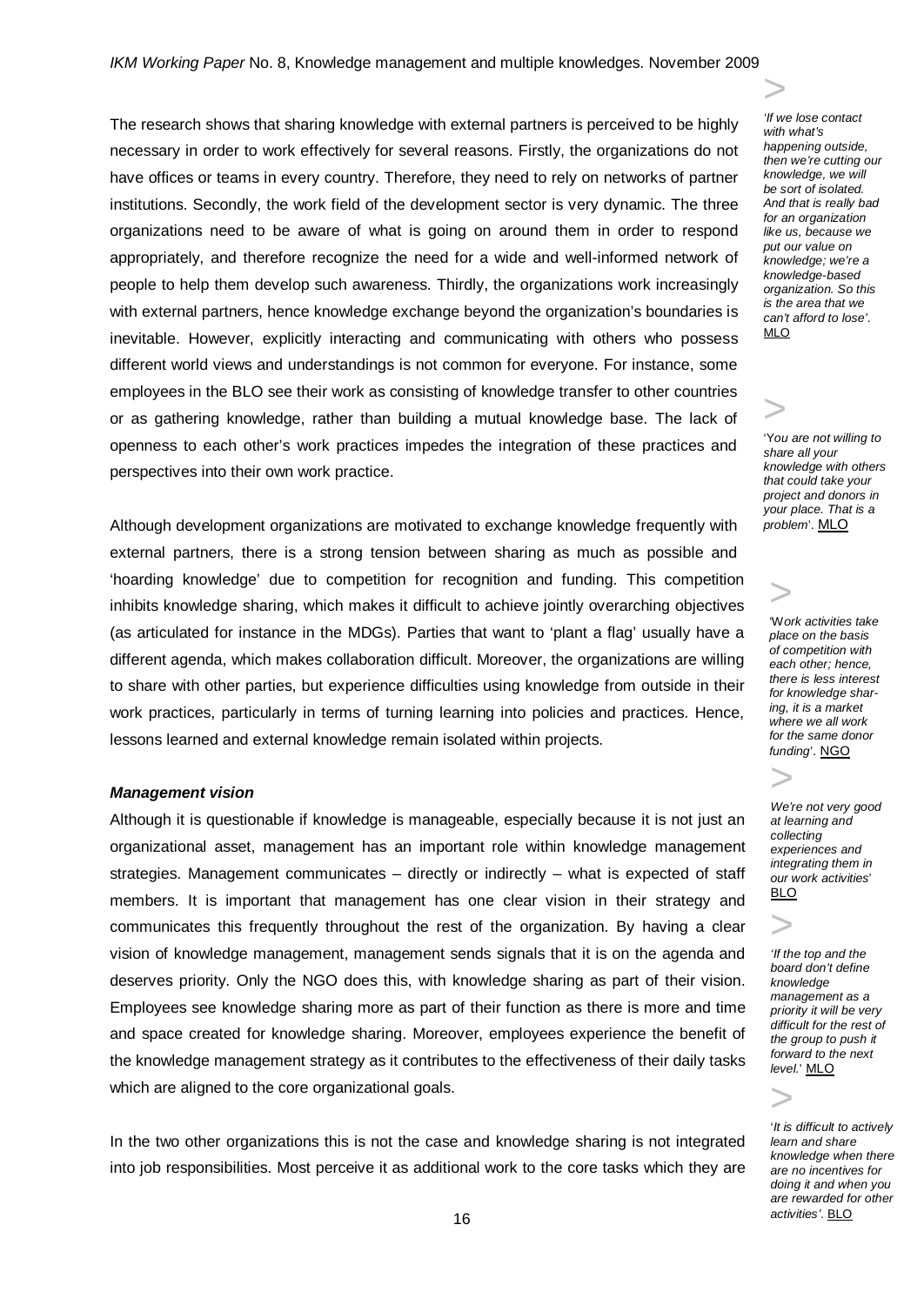evaluated on, and it is left up to the staff members' own responsibility to do something with their own knowledge and with the knowledge of others.

By emphasizing knowledge sharing and the integration of other insights and world views in work activities, it becomes clear for employees what management expects. The reorganization of the NGO stimulates the integration of diverse knowledges into daily practices. Moreover, the NGO recognizes that Southern parties have a better insight into problems in the work field, and therefore involve them directly in policy formulation and work practice. Within the other two organizations, employees are less motivated to share and exchange knowledge, and the perspectives of other, external stakeholders are not explicitly taken into account. So while access to information is facilitated, processes that strengthen mutual understanding tend to be neglected.

#### *Knowledge needs*

As discussed earlier, knowledge needs derive from the desire to learn, to take on new ideas and the need to develop skills in order to be effective in assigned roles. This relates to people's *willingness* to share and exchange knowledge. The relevance of CoPs to facilitate knowledge sharing is recognized in each organization. In the MLO as well as the BLO, the importance of connecting employees with differences in experience plays a significant role when looking at the content and operation of CoPs. In both organizations, the possibilities of a mentor-tutor system, in which younger employees are more closely connected to employees with more experience, shapes and facilitates knowledge exchange aimed at improving the knowledge base of the organization. The informal networks within the MLO are perceived to positively influence the exchange of experiences and learning abilities of employees, which generates the discussion about differences in work practices due to differences in surroundings and contexts. Stimulating CoPs makes it possible to learn from, and put questions to, other colleagues, in which the more experienced are able to act as 'mentors' to the new employees. Furthermore, the integration of knowledge 'flows' from outside the organization into the daily work practices, is highly important in all three organizations. This is expressed in the need for more in-depth specialist knowledge and the desire for integrating learning and evaluation methods. Reflection and feedback sessions emphasize the sharing of perspectives and insights of work processes with other stakeholders and stimulates the integration of these perspectives into their own practices.

#### Attitudes towards knowledge sharing

Attitudes towards knowledge sharing represent the ability and readiness of a person to take the view of another person into account. Being aware of another person's perspectives and views reflects an awareness of diverse 'knowledges'. The research results show that newcomers often displayed a greater enthusiasm to share knowledge, while negative attitudes mainly came from the more experienced employees in the organizations, who perceive

*'In the past, the vision in the development sector was; we bring the money and the knowledge to the South, but as we realize now more and more, we can learn a lot from the South, that is why we need to search for a more equal relationship*' NGO

# >

>

*'One of the things that we do quite well is knowledge sharing with our constituents. Of course that is the nature of our organization, but we are quite bad at turning learning into policies and practices. We share a lot of knowledge outside, but to pull this together into something that is usable again and transform it into policies...We are not doing quite that well.'* MLO

# >

'*A lot of people are talking about the 'older' employees who do not want to share what they know, maybe because it gives them power and things like that.'* MLO

> '*When I share my knowledge I give others the opportunity to use this knowledge*' BLO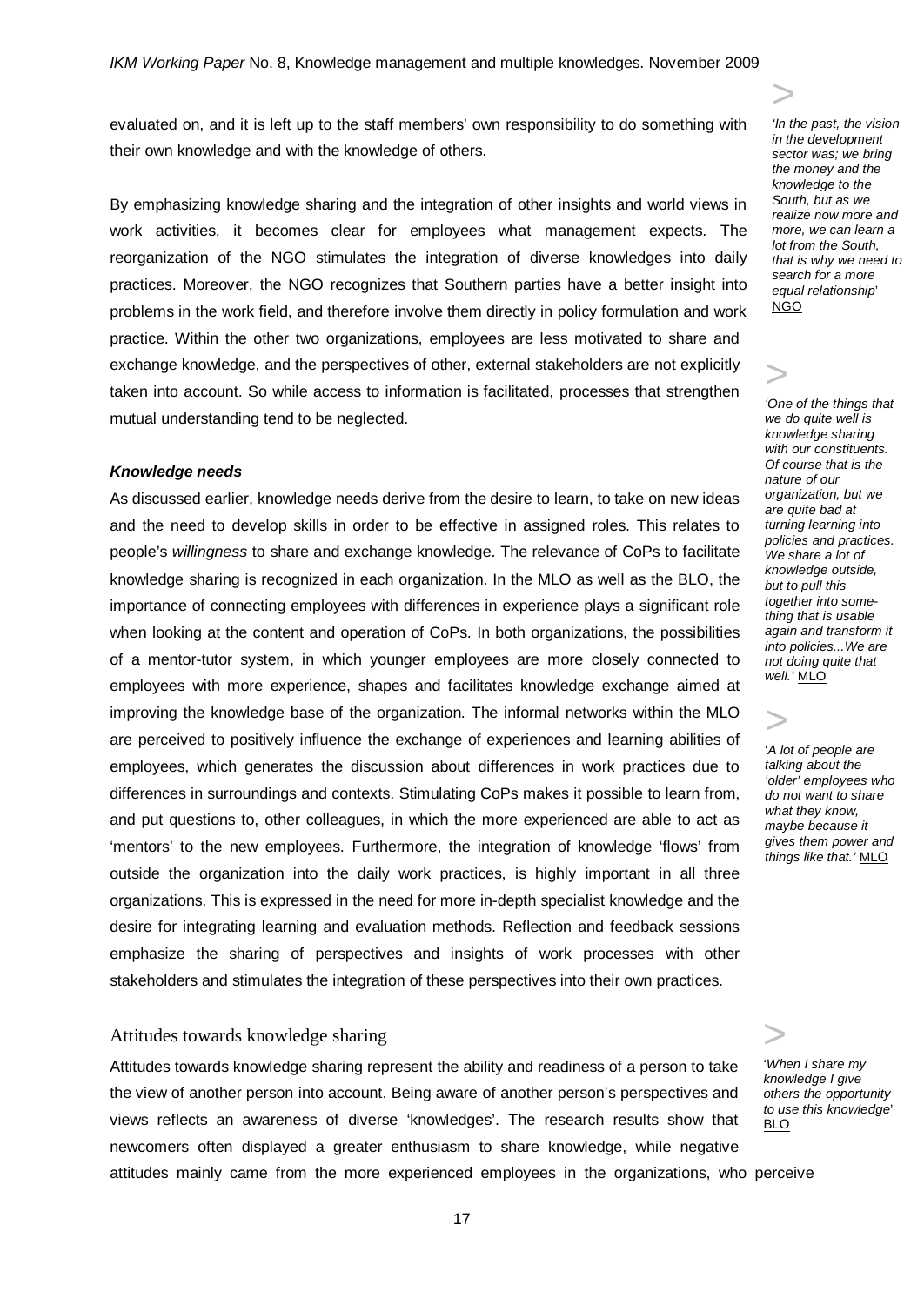knowledge to be 'powerful'. For instance, within the BLO, some people said that they were nervous about participating in CoPs because it is not clear who 'the boss' is and how the whole activity is coordinated. The lack of willingness to share knowledge among employees was also often informed by the perspective of 'knowledge is power'. Underlying this is an absence of trust within relationships.

A lack of willingness, eagerness and trust blocks out an awareness of multiple knowledges as such awareness builds on openness towards the idea that the creation of knowledge comprises a socialpractice component, i.e. that it is a collective activity which depends on people's contextual embedding. Moreover, it appears that where management is not openly presenting the importance of knowledge exchange and knowledge sharing activities, and rewarding employees for such activities, then employees are less likely to form a positive attitude towards knowledge sharing and the relevance of alternative perspectives and world views to their work.

Furthermore, the BLO reflects a fairly 'closed' culture, in which employees are wary of the perspectives of others, quickly perceiving it as criticism, which could hinder their progress through the organizational hierarchy. Conversely, employees from the NGO consider it important to share their knowledge and develop relationships with partners in the South because it contributes to an improvement in their own work improvement and a better understanding of local knowledge. Employees are positive about knowledge activities and are relieved to discover that they are not the only ones who have to cope with a certain problem. The positive attitude towards the sharing of knowledge explicitly reflects regular communication and interaction with stakeholders, in which perspectives and views can be regularly exchanged.

Overall, positive attitudes towards knowledge sharing arise when this is stimulated via knowledge activities, when a vision in the changes and the culture of the organization is created, and when feelings of solidarity and recognition among employees are stimulated. Negative attitudes arise from the perception that 'knowledge is power'.

To sum up, the research demonstrates that different approaches to knowledge management are applied to integrate multiple knowledges in daily practices, although the extent to which such integration is in fact realized varies greatly between the fairly closed, conservative BLO, to the more open MLO, and the NGO, which has strong ties to local beneficiaries and recognizes the relevance of integrating 'multiple knowledges'. It becomes clear that multiple knowledges exist throughout all the different dimensions as demonstrated in figure 1, but the way in which organizations integrate or reject them as relevant to their work varies. In the next section, we discuss how these dimensions might be seen to interrelate, by proposing an integrated framework.

## **Towards an integrative framework**

The most important findings regarding strategy, needs and attitudes are presented in the following framework. Figure 2 illustrates which conditions stimulate knowledge sharing, and which needs and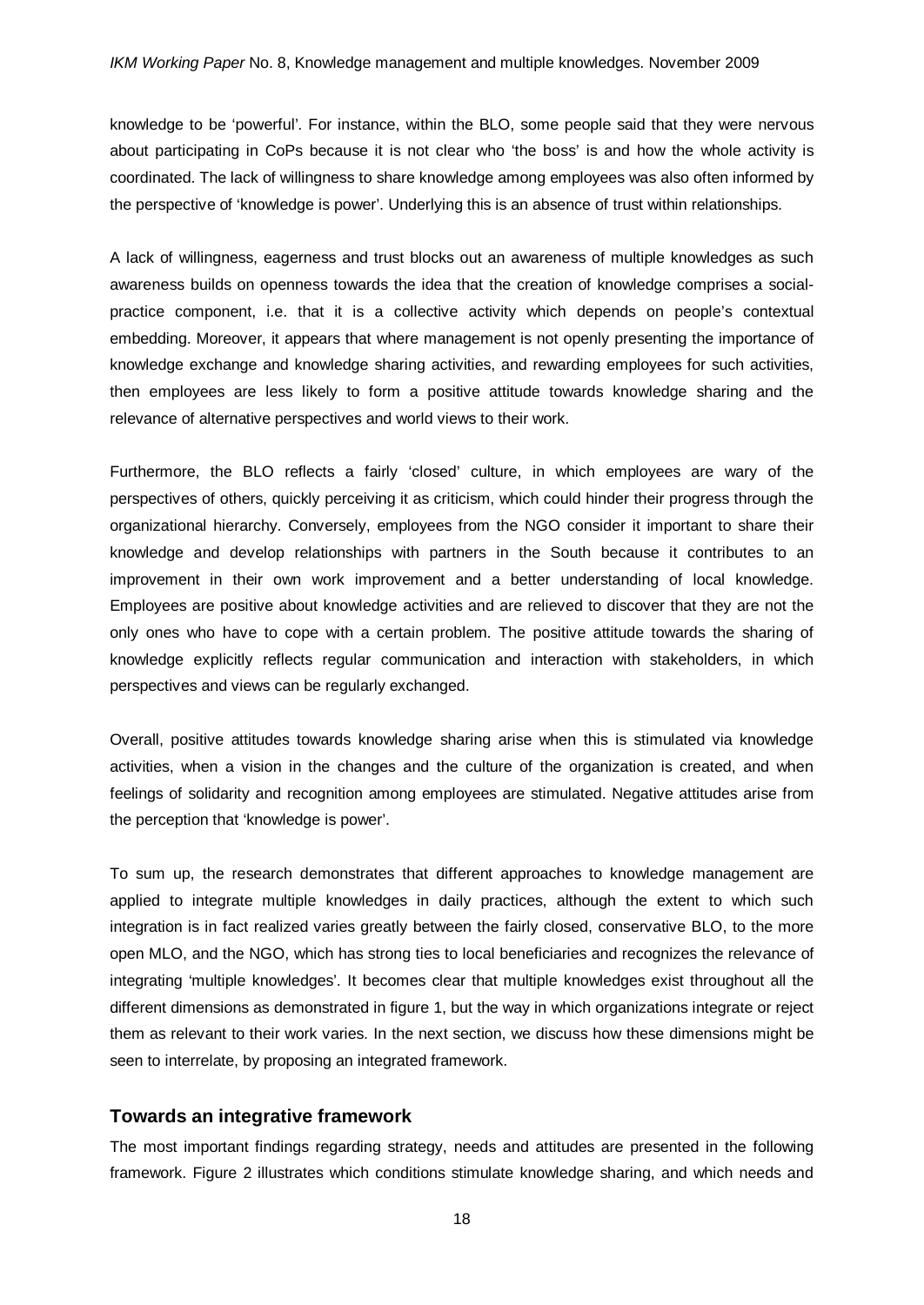attitudes require attention in order to share and create awareness of multiple knowledges. Together the findings reveal a number of forces which influence knowledge sharing processes. These forces will be discussed in the following section.



*Figure 2. Integrative framework*

## *Social capital*

Social capital influences knowledge sharing within an organization directly. The research demonstrates that all three dimensions of social capital play a crucial role in knowledge sharing processes.

Firstly, structural capital provides the personal and informal networks to facilitate knowledge sharing. Within the network-based culture of our cases, and the development sector at large, knowledge sharing is possible when you know whom to contact about what information and knowledge. Hence, access to knowledge, i.e. structural capital, is crucial for doing your job. Knowledge of networks is thus essential job-related knowledge. Information and Communication Technology (ICT) cannot grasp tacit knowledge or contribute to full knowledge transfer, but it can facilitate the creation of structural capital. Secondly, relational capital is necessary in order to share knowledge, as it takes a while to have other people trust you in order to exchange knowledge with them. Employees need to have a positive attitude towards knowledge sharing and trust each other in order to share. The research demonstrates that a lack of trust is a barrier for knowledge exchange.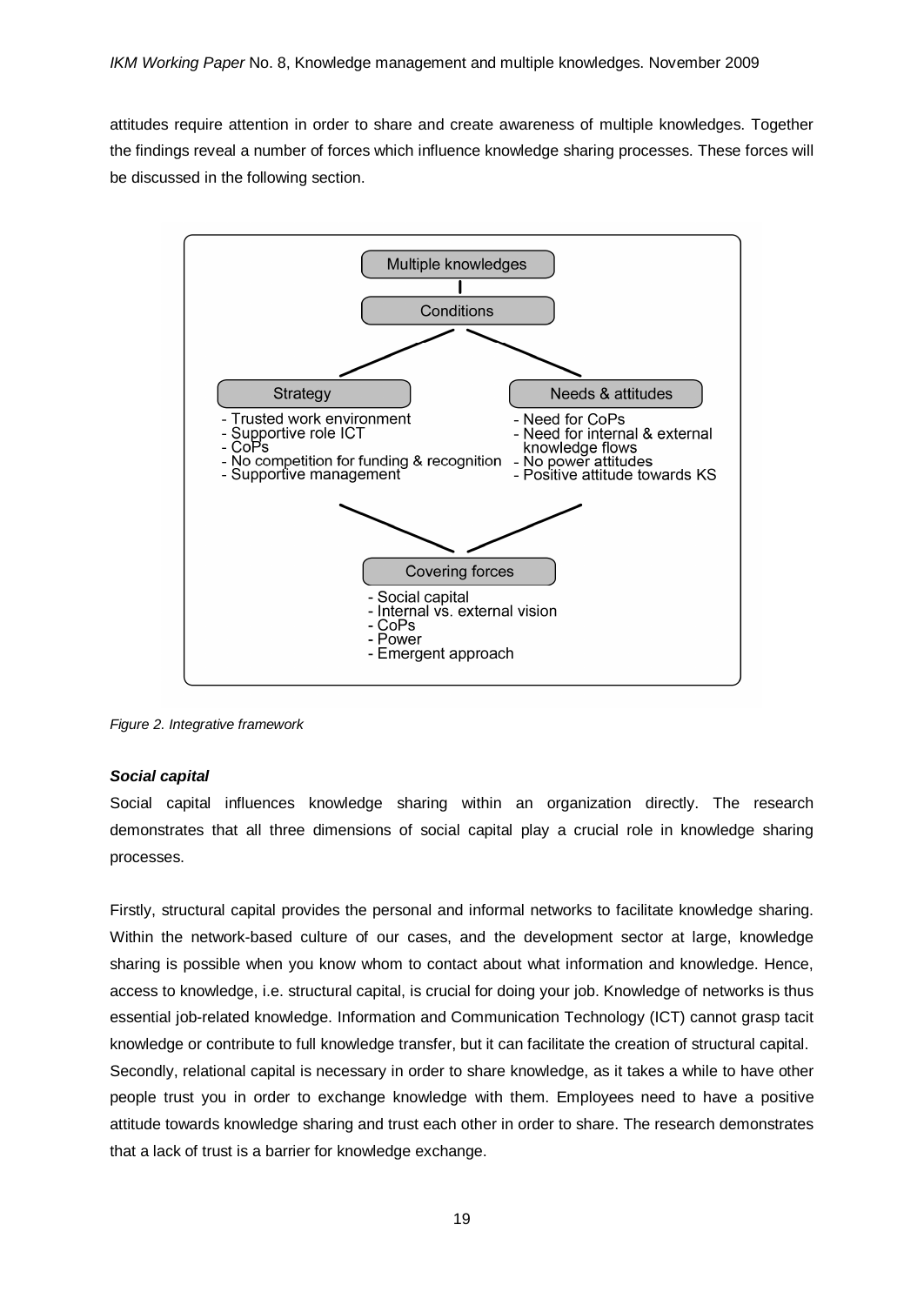Thirdly, cognitive capital, i.e. a joint knowledge base, is highly important to knowledge sharing, as access alone is not sufficient. Human interaction is necessary to generate meaning (Thompson & Walsham, 2004). Face-to-face contact stimulates communication of tacit knowledge and makes the local aspect of it visible. The cases we studied are aware of the risk of knowledge misuse due to the lack of understanding of local circumstances. Field visits increase the cognitive capital of employees, as employees that have seen each other have a greater understanding of work practices, and consequently context is gathered. This will increase relational capital, i.e. trust and willingness to share with each other, as well as cognitive and structural capital.

#### *Internal vs. external vision*

In defining a knowledge management strategy, all relevant knowledge that is used to achieve the overall goals of the organization should be addressed. As knowledge derives from work practices, one would assume that the inclusion of an organization's stakeholders would benefit their efforts to achieve organizational goals.

Multiple knowledges derive from daily practice, hence exist internally as well, for instance due to differences in years of service, generation and hierarchy. Current theory mainly focuses on a development environment of multiple knowledges, meaning the Southern local context and insights, but has so far overlooked the existence and relevance of the multiple knowledges *within* the organization. Our research shows their significance to internal knowledge sharing processes.

Moreover, the research shows that Southern beneficiaries are the focus of work activities, which indicates that internal knowledge sharing is not perceived as part of the daily work activities. However, the lack of internal knowledge sharing indirectly leads to difficulties for integrating knowledge from external partners, i.e. integrating multiple knowledges into the work practice. Hence, lessons learned and external knowledge remain isolated within projects or persons due to the lack of institutionalization of knowledge management. This prevents knowledge from being applied organization-wide, and relevant knowledges remain isolated and are not integrated into policies.

In short, the research confirms that there is a difference between internal and external knowledge. Organizations share with external partners, but encounter difficulties in using this external knowledge and sharing this internally due to internal barriers and a lack of awareness of internal multiple knowledges. Furthermore, it is important to note that, by focusing only on the knowledge flow from the outside to the inside and not vice versa, a mutual learning approach is missing, which is highly important in order to create an awareness of multiple knowledges. Internal and external knowledge need to be shared and integrated in knowledge management strategies in order to create awareness of multiple knowledges.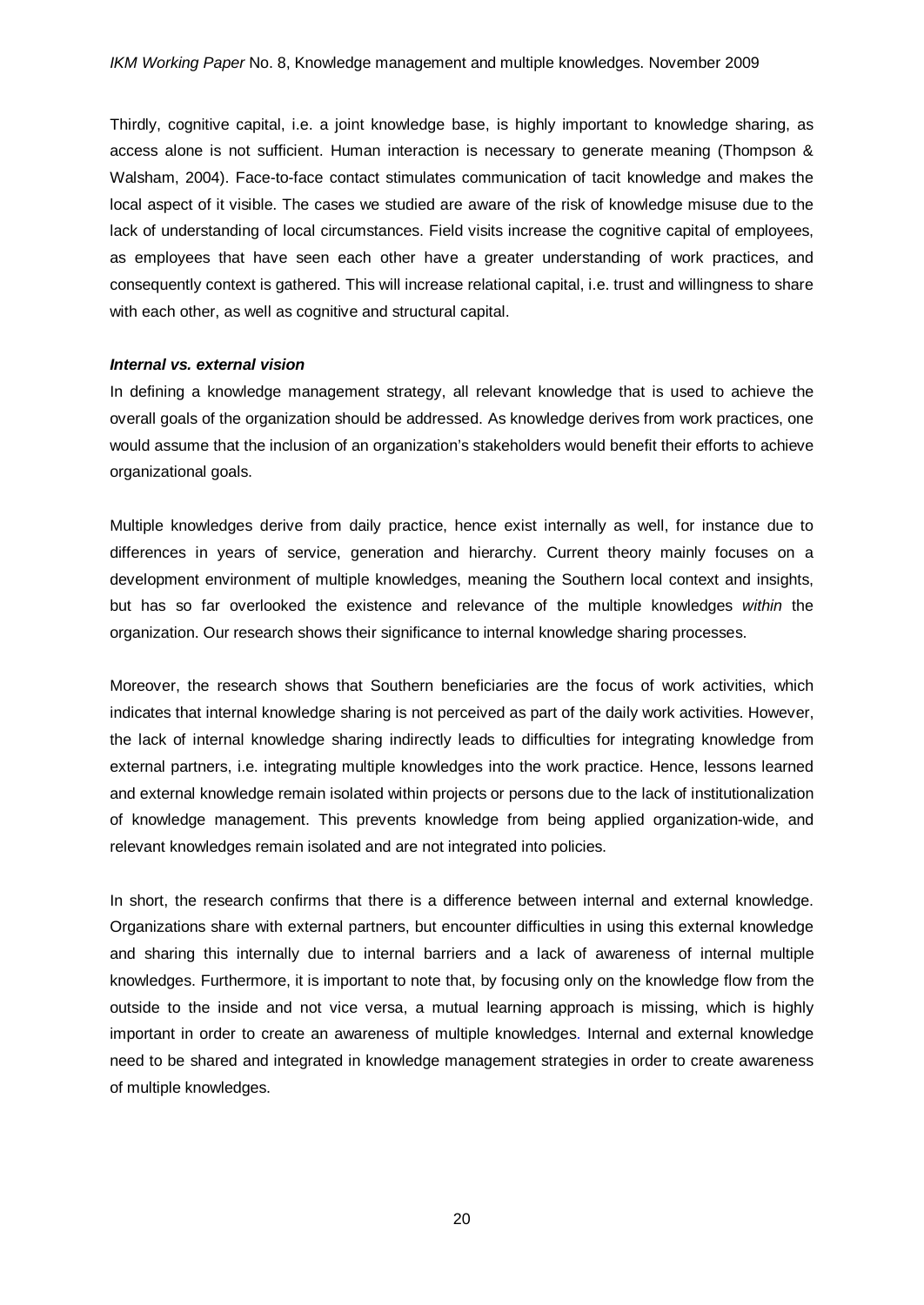## *Communities of Practice (CoPs)*

Communities of Practice (CoPs) can contribute to knowledge sharing as they provide a basis for an awareness of each others' perspectives and insights into work processes, and the integration of these perspectives into their own practices. They have a particular value when an organization has to deal with multiple knowledges, when there are different interpretive frameworks, and when there is a need to draw on different (local) information and knowledge (Becker, 2001). By creating a supportive environment for CoPs, in which they have autonomy, management stimulates the integration of multiple knowledges in the daily practices.

The need for CoPs in order to exchange knowledge is apparent in each organization. The driver to participate in a CoP comes primarily from internal motives, personal reasons and attitudes towards knowledge sharing (Cabrera & Cabrera, 2005). Furthermore, CoPs encourage the development of all three dimensions of social capital, which stimulates knowledge sharing.

Although CoPs are very important in sharing knowledge, the research reveals two significant barriers for participation in CoPs. The first barrier is that 'power' issues come into play, because sometimes employees are overly calculating in terms of which knowledge to share and which knowledge not to share. The second barrier is that CoPs do not seem to create an immediate value, and are thus perceived as (overly) time-consuming, without adequate stimuli for staff members to stay actively involved.

## *Power*

The research results confirm the fact that power and knowledge are closely interrelated. Power is something which is produced and reproduced within and through the dynamics of evolving social relationships (Hislop, 2005). Power issues hamper knowledge sharing in our cases of organizations from three different dimensions.

Firstly, on an individual level it appears that some employees are reluctant to share because they are afraid of what may happen if they share; people feel they can 'lose their power', or are afraid of someone else taking their place. A reluctance to sharing knowledge may be due to concerns that one is giving away what makes one powerful, or from a desire to prevent certain individuals/groups gaining access to one's knowledge (Hislop, 2005). This aspect influences the way people deal with each other and whether they share their knowledge.

Secondly, on a more organizational level it appears that power issues also hamper knowledge sharing. Organizations have divergent interests which can lead to conflicts and political struggles. Some parties want to 'plant a flag' and usually have a different agenda, which makes collaboration challenging. In this sense, competition is an important hindering factor. The research demonstrates that development organizations are motivated to exchange knowledge frequently with partner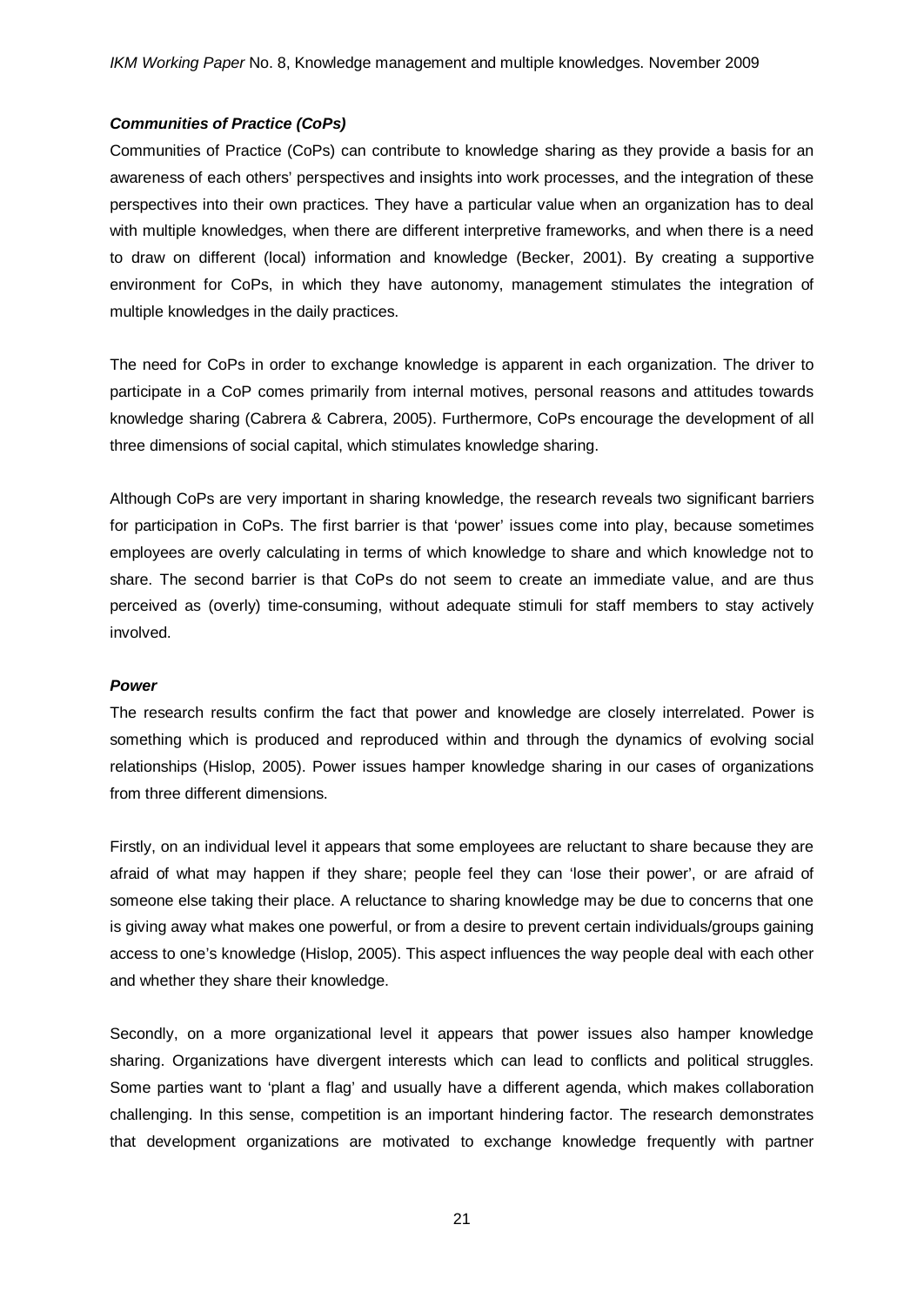organizations, but there is a strong tension between sharing as much as possible and protecting knowledge due to competition for funding and recognition.

Thirdly, fundamental power issues in the donor-recipient relationship hamper knowledge sharing. The research demonstrates that it is still often the donor in the North who decides what happens. This type of donor-recipient relationship prevents Southern input from being integrated in, for instance, strategy formulation and policy decisions. Currently, Northern organizations often take initiatives and have ownership. The recipients are not always in a position to contribute different insights, perspectives and worldviews, as they are mostly dependent on the goodwill and resources of the donor. Overall, while all organizations are aware of the limitations of this situation and indicate their willingness to overcome them, the donor still has a significant influence on what happens, which priorities are set, and which knowledges are included.

#### **Emergent approach**

Although it is questionable whether knowledge itself is manageable, this research demonstrates that management plays an important role in formulating and implementing a knowledge management strategy to guide organizational knowledge *processes*. Even though management may not be actively involved in learning processes and knowledge management initiatives, they communicate – directly or indirectly – what is expected of staff members (Ramalingam, 2005; Alvesson & Kärreman, 2001). Research shows that management following an emergent approach regarding knowledge management, in which strategies are focused on the social dynamics between organizational members, and the nature of their daily tasks, stimulates knowledge sharing (Van den Hooff & Huysman, 2009). The research indicates that, at the same time, a lack of top-down initiatives leads to incoherent and non-institutionalized knowledge management initiatives. Within the emergent approach the role of managers is on the periphery, providing opportunities for people to exchange knowledge, fulfilling a more facilitating role (Huysman & De Wit, 2004).

Management which is devoted to implementing knowledge management and willing to engage employees in this process is essential for effective knowledge management (Kalseth & Cummings, 2001). It is important that management not only implements tools, but also has a clear vision which is frequently communicated throughout the rest of the organization. Moreover, by recognizing and rewarding knowledge sharing behaviours directly, a strong signal is sent to employees that the organization values knowledge sharing; employees are more likely to see sharing as integrated in the daily practices for which they are evaluated.

The emergent approach uses a process perspective of knowledge. By focusing on the processes that support people in their pursuit, as well as internalization and application, of knowledge to their business practice, knowledge is understood as multi-layered and multi-faceted. This perspective covers the idea of context dependency, which means that the specific context in which knowledge is localized is taken into account; hence, awareness of multiple knowledges is created. If management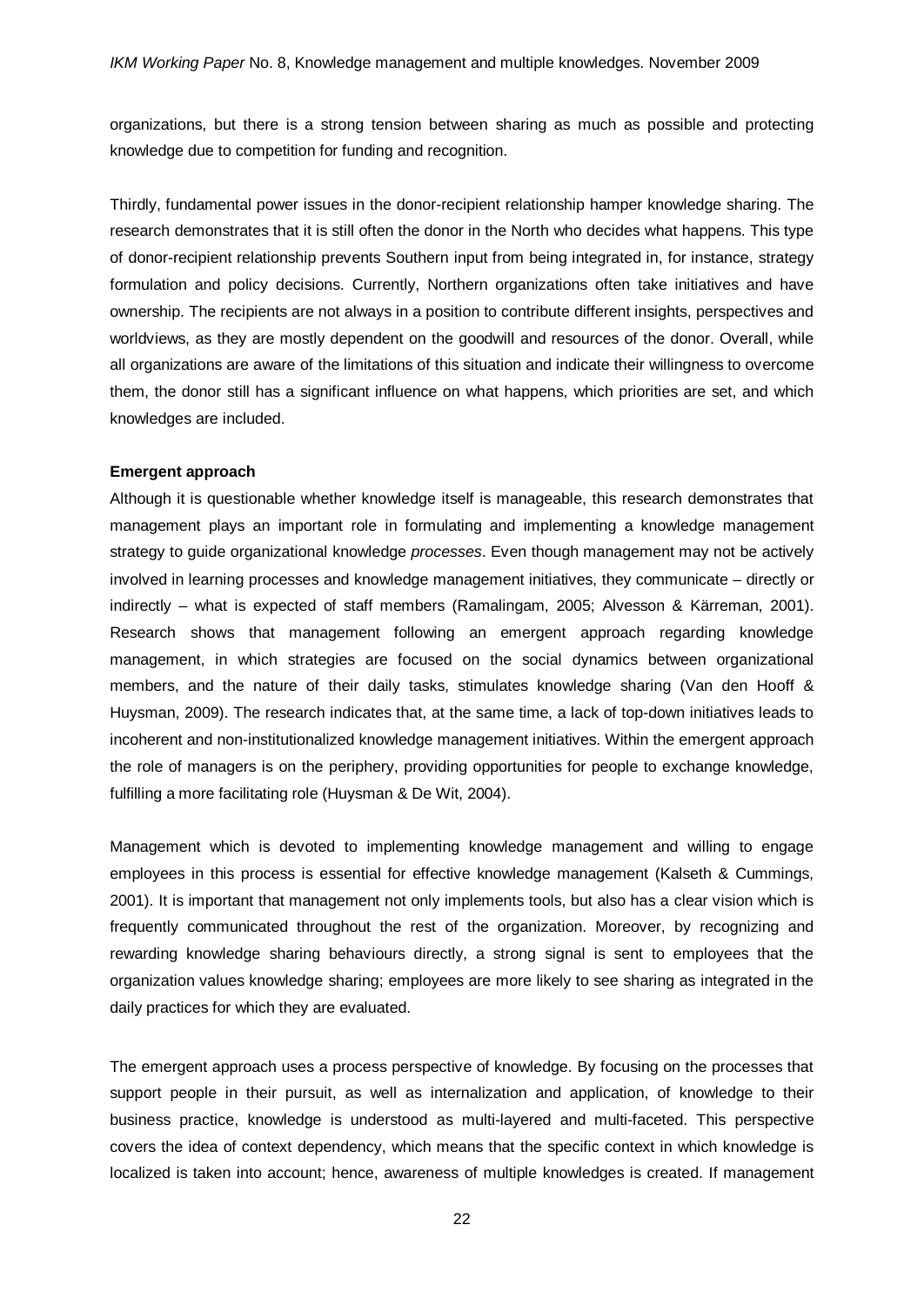does not openly present the importance of knowledge exchange and knowledge sharing activities, then employees are less likely to form a positive attitude towards knowledge sharing, which, in turn, does not reflect the view that the perspective of another person is taken into account. However, by creating a supportive environment for participation in CoPs, undertaking field visits, and fostering cooperation and dialogue, management stimulates the integration of multiple knowledges into daily practices, where insights and experiences can be exchanged, and more relevant development solutions can be sought with, and for, development recipients.

## **Practical implications**

This research has several practical implications. The development sector can be characterized as a knowledge-intensive sector with many stakeholders with diverse backgrounds and insights. The aim of the research is to provide an insight into whether and how development organizations integrate these multiple knowledges into their knowledge management strategies. The results reveal five forces which affect knowledge sharing within development organizations. These forces present the main points of attention for the management of organizations when developing knowledge management strategies that contribute to the integration of multiple knowledges into knowledge-sharing processes.

In addition to these strategies, management needs to be aware of the fact that multiple knowledges are present in every layer of the internal organization as well as its external environment. In other words, not only the differences in knowledge between the South and the North are important, but internally as well it is important to be aware of differences in knowledge between, for instance, different generations, people of different hierarchical status, or years of tenure. A mentoring strategy could decrease the impact of these divides, strengthening for instance newcomers' social capital through targeted collaboration with more experienced colleagues.

The lack of internal knowledge sharing indirectly leads to difficulties in integrating knowledge from external partners into the work practice. All organizations demonstrate difficulties in turning learning into practices. As internal knowledge sharing is not institutionalized, learned lessons remain isolated within projects or persons. Therefore, multiple knowledges also remain isolated and are not integrated into policies and, in the long run, the organizations' development impact is weakened.

To sum up, the research clearly demonstrates that multiple knowledges exist throughout all the layers of the organization, although awareness and integration thereof is highly divergent. If organizations aim to become more responsive to the needs of the recipients of development aid, the different organizational dimensions which strengthen awareness and the integration of multiple knowledges deserve management attention.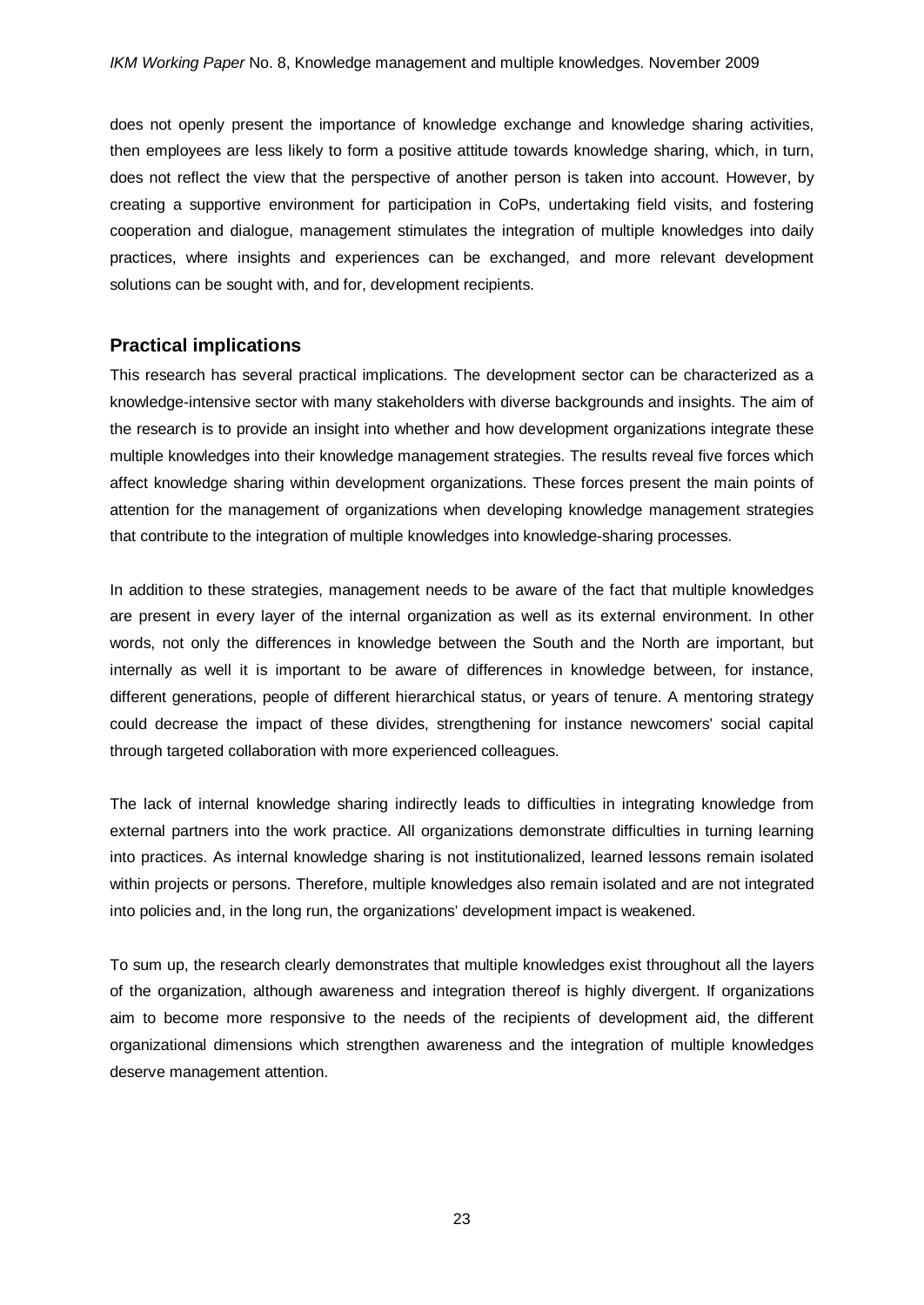# **References**

- Alvesson, M. & D. Kärreman (2001) 'Odd couple: Making sense of the curious concept of knowledge management', *Journal of Management Studies*, Vol. 38 (7), pp. 995-1018.
- Becker, M.C. (2001) Managing dispersed knowledge: organizational problems, managerial strategies, and their effectiveness. *Journal of Management Studies* Vol. 38(7), pp. 1037-1051.
- Briggs, J. & J. Sharp (2004) 'Indigenous knowledges and development: a postcolonial caution'. *Third World Quarterly,* Vol. 25 (4), pp. 661-676.
- Brown, J. S., & Duguid, P. (1991). Organizational Learning and Communities-of-Practice: Toward a Unified View of Working, Learning, and Innovation. *Organization Science*, 2(1), pp. 40-57.
- Brown, John Seely and Paul Duguid (2001) Knowledge and Organization: A Social-Practice Perspective. *Organization Science,* Vol. 12(2), pp. 198-213
- Cabrera, E.F. & A. Cabrera (2005) 'Fostering knowledge sharing through people management practices', *The International Journal of Human Resource Management,* Vol. 16 (5), pp. 720-735.
- De Vries, R.E., Hooff, B. van den & J.A. de Ridder (2006), Explaining knowledge sharing, the role of team communication styles, job satisfaction and performance beliefs', *Communication Research,*  Vol. 33 (2), pp. 115-135.
- Eisenhardt, Kathleen and Melissa Graebner (2007) Theory Building from Cases: Opportunities and Challenges. *Academy of Management Journal* Vol. 50(1), pp. 25-32
- Escobar, A. (1995) *Encountering Development. The making and unmaking of the Third World*. Princeton Studies in Culture/Power/History. Princeton University Press, Princeton: New Jersey.
- Ferguson, J.E. & S. Cummings (2008) '*Knowledge management in practice: Knowledge management for development*', in: Koohang, A. (Ed.), '*Knowledge Management*', The Informing Science Press: Santa Rosa, California*.*
- Ferguson, J.E. & M. Huysman (2009) Between ambition and approach: Towards situated mutual learning in development organizations. 'Proceedings of OLKC 2009: 'Connecting Worlds', Amsterdam.
- Ferguson, J.E., Mchombu K. & S. Cummings (2008) 'Management of knowledge for development: meta-review and scoping study', *IKM Working Paper*, No. 1, April 2008.
- Gherardi, S. (2006). *Organizational Knowledge: The texture of workplace learning*. Malden, MA: Blackwell Publishing.
- Haas, M.R. (2006) 'Acquiring and Applying Knowledge in Transnational Teams: The Roles of Cosmopolitans and Locals', *Organization Science*, Vol. 17 (3), pp. 367-415.
- Hislop, D. (2005) *Knowledge management in organization*, New York: Oxford University Press.
- Hovland, I. (2003) *Working paper 224: Knowledge Management and Organisational Learning: An international development perspective*. London: Overseas Development Institute.
- Huysman, M. & D. de Wit (2004) 'Practices of Managing Knowledge Sharing: Towards a Second Wave of Knowledge Management', *Knowledge and Process Management:* Apr-Jun, Vol. 11(2), pp. 81-92.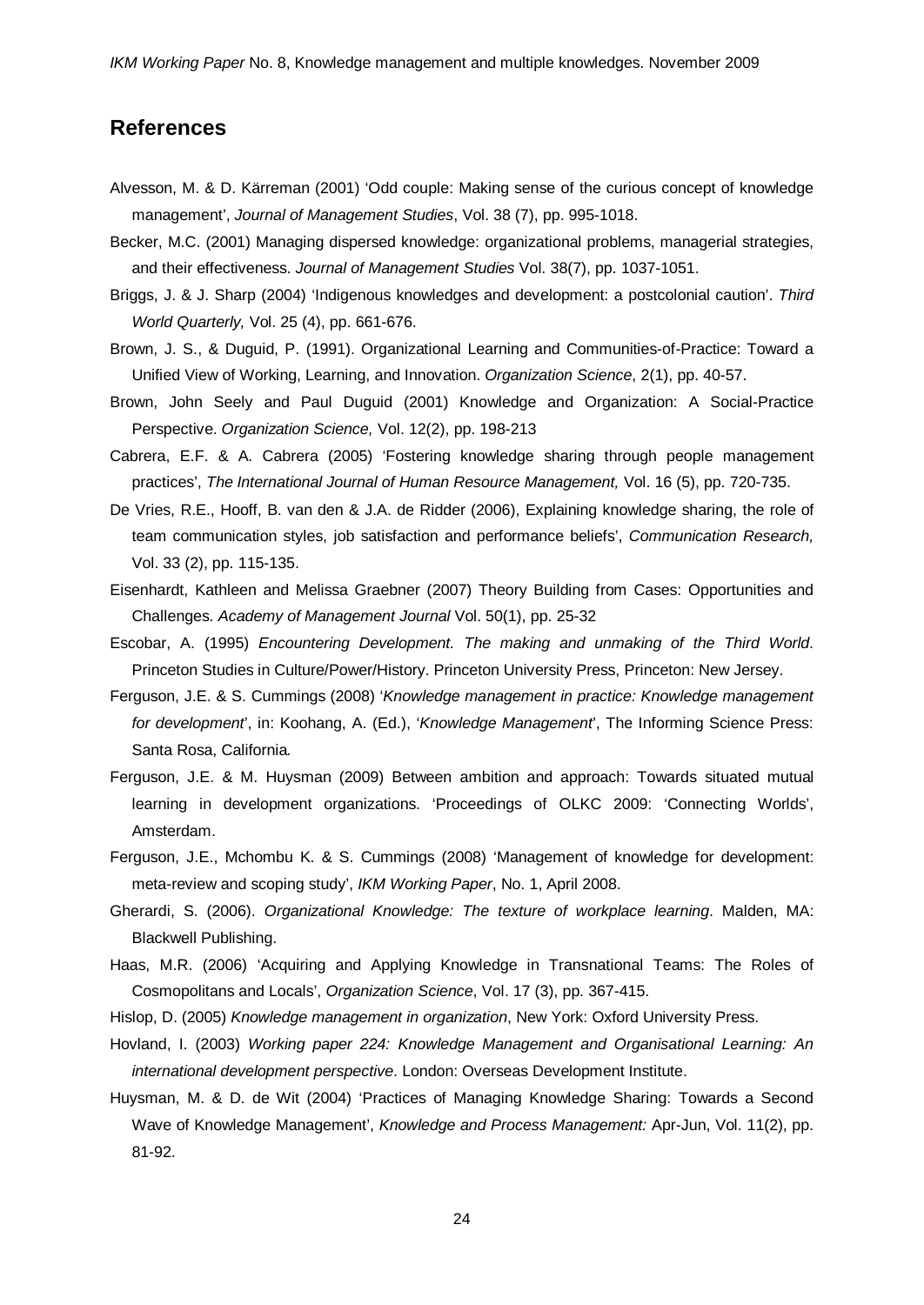- Huysman, M., & Wulf, V. (2006). IT to support knowledge sharing in communities, towards a social capital analysis. *Journal of Information Technology*, 21, 40-51.
- Kalseth, K. & S. Cummings (2001) 'Knowledge management: Development strategy or business strategy?', *Information Development*, Vol. 17 (3), pp. 163-172.
- King, K. & S. McGrath (2004) *Knowledge for development? Comparing British, Japanese, Swedish and World Bank aid.* London: Zed Books.
- McEvily, B., Vincent Perrone and Akbar Zaheer. (2003). Trust as an Organizing Principle. *Organization Science*, 14(1), 91-103.
- McFarlane, C. (2006). Knowledge, learning and development: a post-rationalist approach. *Progress in Development Studies,* Vol. *6* (4), pp. 287-305.
- Molenaar, H. (2006), '*Raising the veils of aid. Development and diversity'*. Paper presented on the international conference on Endogenous Development and Bio-Cultural Diversity: the interplay of Worldviews, Globalization and Locality. Geneva, 3-5 October 2006.
- Nahapiet, J. & S. Ghoshal (1998) 'Social capital, intellectual capital, and the organizational advantage', *The Academy of Management Review*, Vol. 23 (2), pp. 242-266.
- Newell, S., David, G. & D. Chand (2007) 'An analysis of trust among globally distributed work teams in an organizational setting', *Knowledge and Process Management*, Vol. 14 (3), pp. 158-168.
- Nikoi, S.K. (2008), 'Information needs of NGOs: a case study of NGO development workers in the Northern region of Ghana', *Information Development,* Vol. 24 (1), pp. 44-52.
- Nonaka, I. (1994), 'A dynamic theory of organizational knowledge creation', *Organization Science*, Vol. 5 (1), pp. 14-37.
- Orlikowski, Wanda J. (2002) Knowing in practice: Enacting a collective capability in distributed organizing. *Organization Science*, Vol. 13(3), pp. 249-273.
- Powell, M. (2006) 'Which knowledge? Whose reality? An overview of knowledge used in the development sector', *Development in Practice*, Vol. 16 (6), pp. 518-532.
- Ramalingam, B. (2005) *Working Paper 244: Implementing knowledge strategies: lessons from international development agencies*, London: Overseas Development Institute.
- Ringberg, T. & M. Reihlen (2008) 'Towards a socio-cognitive approach to knowledge transfer', *Journal of Management Studies*, Vol. 45 (5), pp. 912-935.
- Roberts, S.M., Jones III, J.P. & O. Fröhling (2005) 'NGOs and the globalization of managerialism: A research framework, *World Development*, Vol. 33 (11), pp. 1845-1864.
- Sole, D. & A. Edmondson (2002) 'Situated knowledge and learning in dispersed teams', *British Journal of Management*, Vol. 13, pp. S17-S34.
- Thompson, M. (2004) 'Discourse, 'development', the 'Digital Divide': ICT and the World Bank', *Review of African Political Economy*, Vol. 31 (99), pp. 103-123.
- Thompson, M.P.A. & G. Walsham (2004) 'Placing knowledge management in context', *Journal of Management Studies*, Vol. 41 (5), pp. 725-747.
- Tsoukas, H. & E. Vladimirou (2001) 'What is organizational knowledge', *Journal of Management Studies*, Vol. 38 (7), pp. 974-993.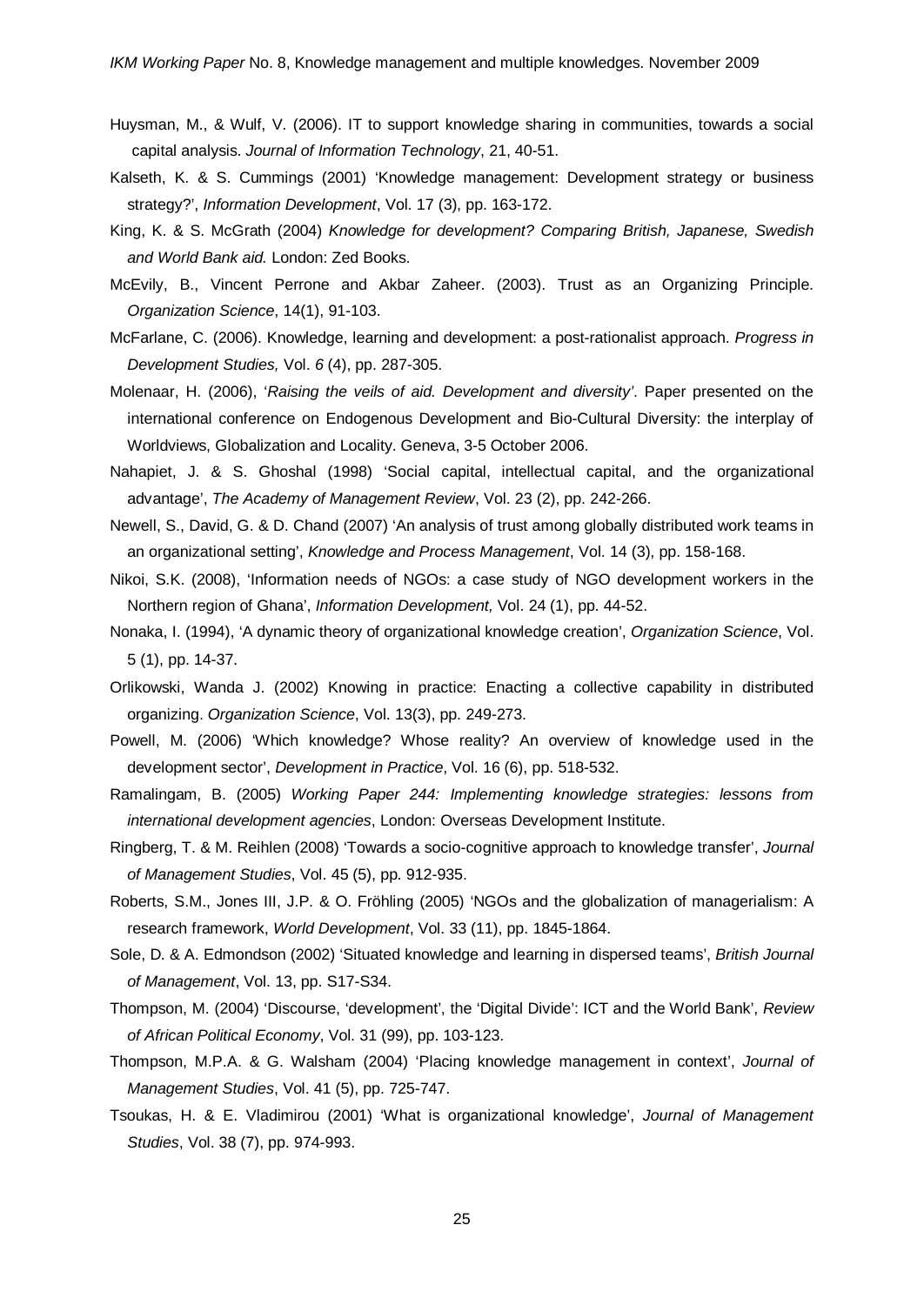Van den Hooff, B. & M. Huysman (2009) 'Managing knowledge sharing: Emergent and engineering approaches', *Information & Management*, Vol. 46, pp. 1-9

Wenger, Etienne (1998) *Communities of Practice. Learning, Meaning and Identity*. Cambridge University Press: Cambridge